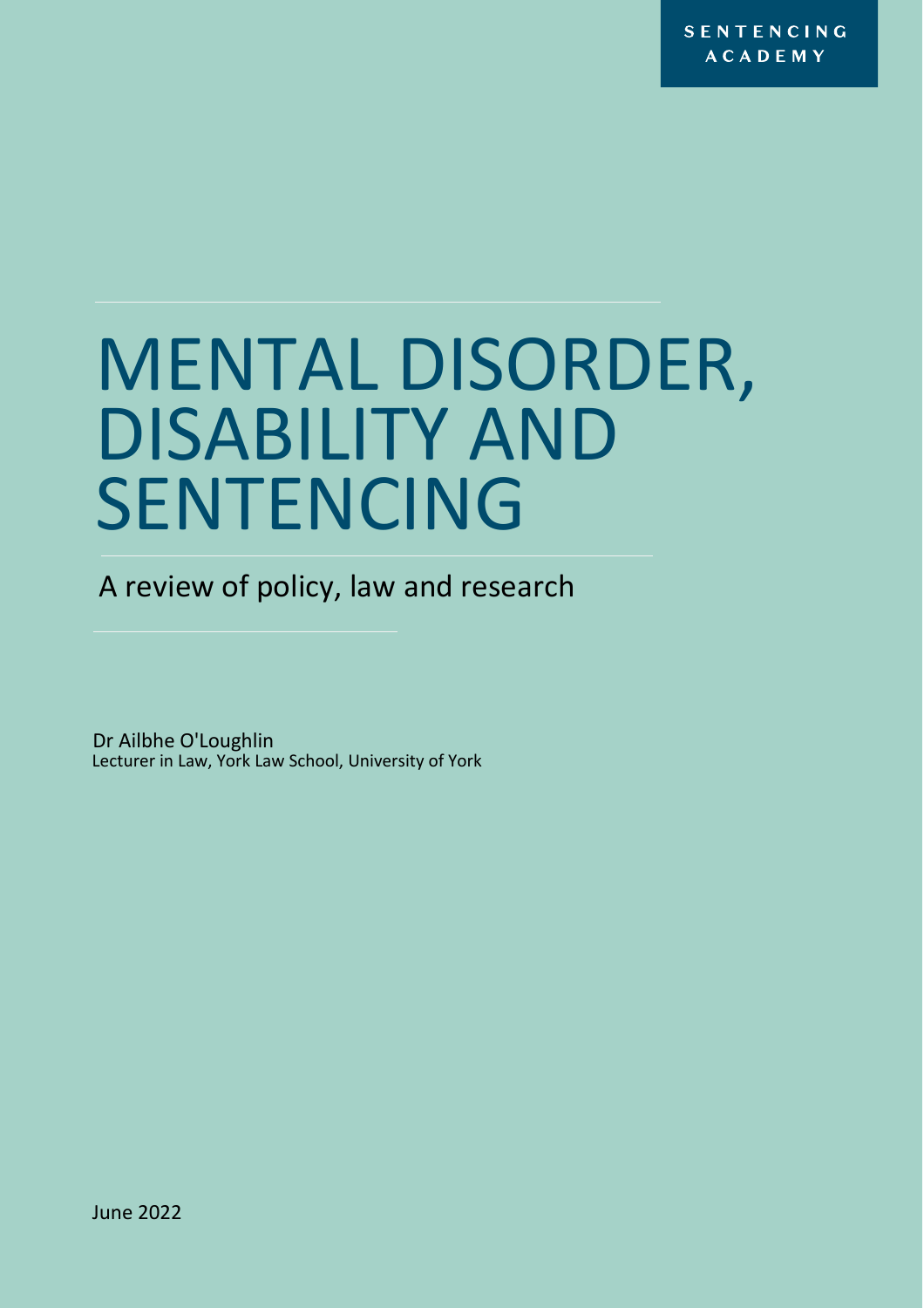## EXECUTIVE SUMMARY

- This paper addresses sentencing practices and policies in respect of convicted offenders with mental disorders, disabilities or impairments.
- It considers the alternatives to custody available at sentencing that allow sentencing courts to divert convicted offenders away from punishment in prison and, where appropriate, towards treatment in the mental health system or in the community. It also considers hybrid disposals, which have both punitive and therapeutic elements.
- There is a lack of up-to-date and robust data available on rates of mental disorder amongst defendants and sentenced populations. Studies show high rates amongst prisoners when compared to the general population. However, it is difficult to establish a causal connection between mental disorder and offending and empirical evidence suggests that the relationship is complex.
- There is a long-standing policy of diverting mentally disordered individuals in contact with the criminal justice system away from punishment in prison and towards treatment in psychiatric hospitals and in the community. This can happen at any stage of the criminal justice system, from arrest to sentencing and even after a sentence has begun.
- Courts have five main options for sentencing offenders with mental disorder: guardianship orders, community orders with or without a mental health treatment requirement attached, hospital orders with or without restrictions, hospital and limitation directions ('hybrid orders') coupled with a prison sentence, and a prison sentence alone.
- Despite efforts to reduce barriers to the uptake of alternatives to custody, court usage of orders under the Mental Health Act (MHA) 1983 and mental health treatment requirements remains low.
- Between 1984 and 2016, the use of hospital orders with or without restrictions declined by 49%. During the same period, transfers from prison to hospital increased by 710%. This suggests that powers to divert convicted offenders from imprisonment are being under-utilised.
- Good quality research is available on the barriers to courts passing community orders and mental health treatment requirements. However, equivalent research on the barriers to making orders under the MHA 1983 is lacking.
- Current sentencing guidance states that mental disorders, disabilities and impairments can affect culpability at sentencing or warrant mitigation of penalties where a sentence may be expected to have a disproportionate impact upon the individual.
- Case law emphasises the need to ensure that the sentence adequately reflects culpability and the need for punishment. Recently, however, the Court of Appeal has adopted a more flexible approach that allows sentencing courts to give greater weight to the offender's therapeutic interests and the protection of the public.
- There is a lack of robust research on differences in outcome between community sentences, orders under the MHA 1983, and prison sentences. More research is needed to inform sentencing decisions and policy.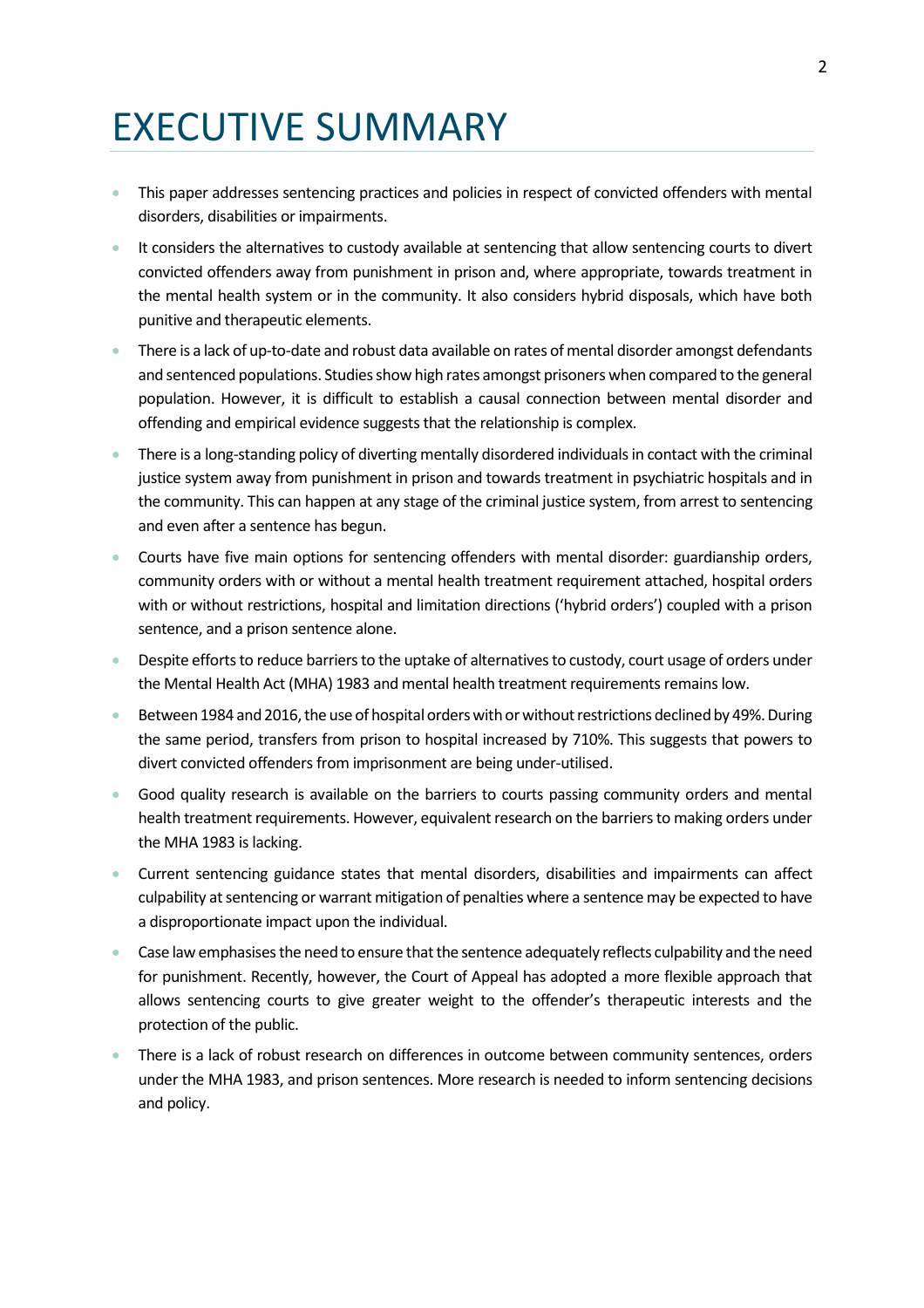### **CONTENTS**

| 1. Scope of Review                  | 04 |
|-------------------------------------|----|
| 2. Background                       | 05 |
| 3. Sentencing: The Available Orders | 08 |
| 4. Sentencing Guidance              | 19 |
| 5. Current Issues                   | 22 |
| 6. Gaps in Research                 | 23 |
| 7. Conclusion                       | 25 |
| References                          | 26 |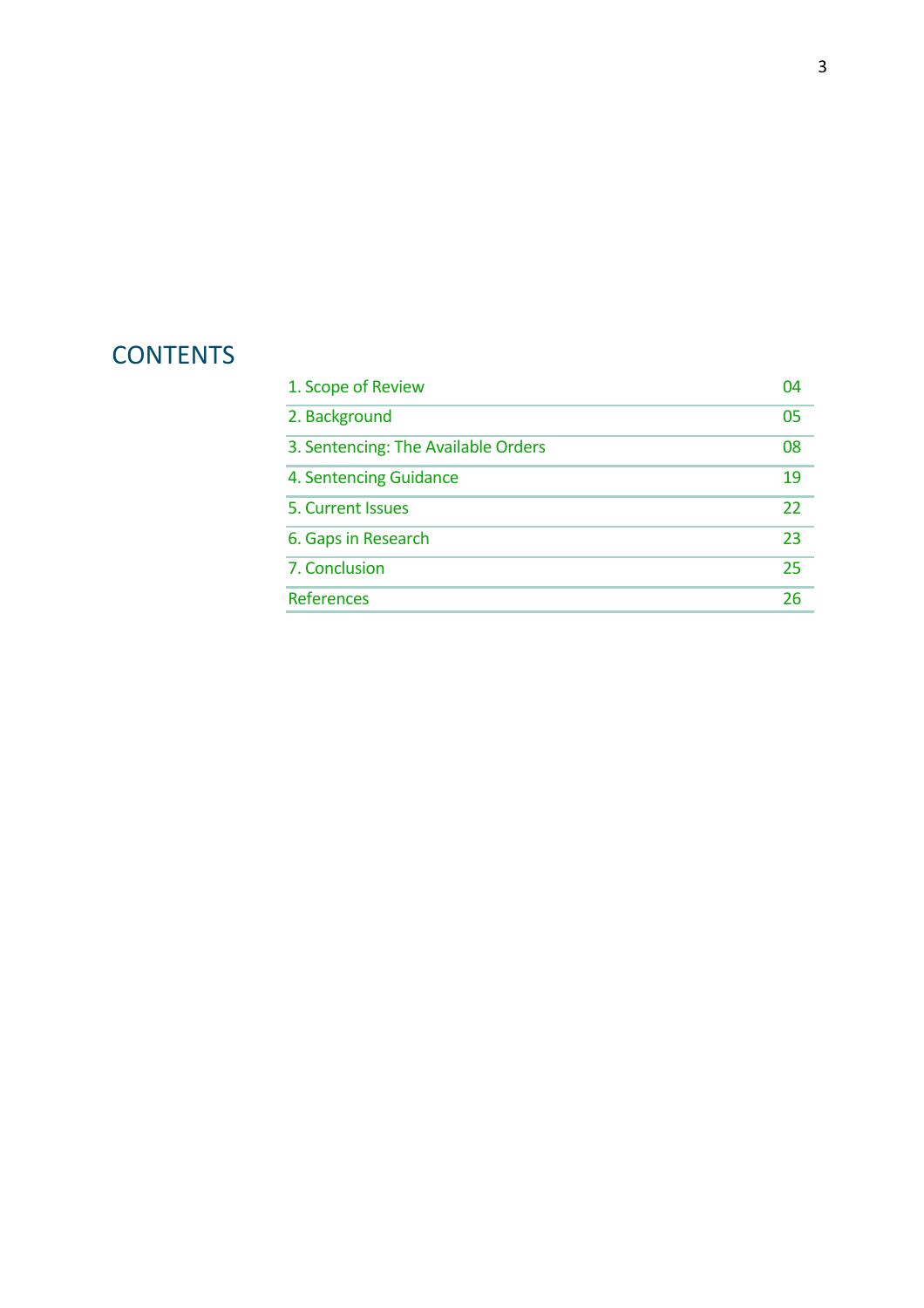### <span id="page-3-0"></span>1. SCOPE OF REVIEW

The presence of a mental disorder or disability 'can affect the normal processes of the criminal justice system at several points' (Hale 2017, p. 5001). This includes at the point of arrest, interrogation, charge, prosecution, trial, conviction, sentencing or disposal, treatment, and release (Peay 2017). At several points in the system, an individual can be dealt with by means of 'diversion' – commonly interpreted as either diversion away from the criminal justice system or diversion away from prison (Bradley 2009, p. 15). Taken in its broadest sense, therefore, diversion not only includes decisions not to prosecute or proceed with a trial, but also court-ordered mental health disposals after conviction, or even transfer from prison to hospital after a person has begun their sentence (Bradley 2009, p. 16).

The focus of this paper is on diversion from prison at the point of sentence. It will also consider 'hybrid' disposals that mandate treatment as well as punishment and powers to transfer mentally unwell prisoners to hospital. In addition, there will be some consideration of mitigation of sentence on the grounds of mental disorder. Police powers, diversion from prosecution, and powers relating to those awaiting trial or sentence or those on remand fall outside the scope of this review.

This paper primarily addresses the sentencing of individuals who meet the broad criteria for mental disorder in the Mental Health Act (MHA) 1983: 'any disorder or disability of the mind' apart from dependence on alcohol or drugs.<sup>1</sup> A learning disability is not regarded as a mental disorder for the purposes of detention and involuntary treatment under the MHA 1983 unless it is 'associated with abnormally aggressive or seriously irresponsible conduct'.<sup>2</sup> This paper will also consider community sentences and mental health treatment requirements for offenders who do not meet the criteria for a disposal under the MHA 1983.

Examples of common mental disorders, disabilities and impairments amongst offender populations are supplied by the Sentencing Council's (2020) Guideline for Sentencing Offenders with Mental Disorders, Developmental Disorders, or Neurological Impairments:

- Mental illnesses: schizophrenia, depression, bipolar disorder, delusional disorder, anxiety disorders and post-traumatic stress disorder (PTSD);
- Substance use disorders;
- Developmental disorders: intellectual disability or learning disability, autism and autistic spectrum disorder, attentional deficit hyperactivity disorder (ADHD), conduct disorders, personality disorders;
- Dementias;
- Acquired brain injury.

4

<sup>1</sup> MHA 1983, s.1(1) and s.1(3).

<sup>2</sup> MHA 1983, s.1(2)(A).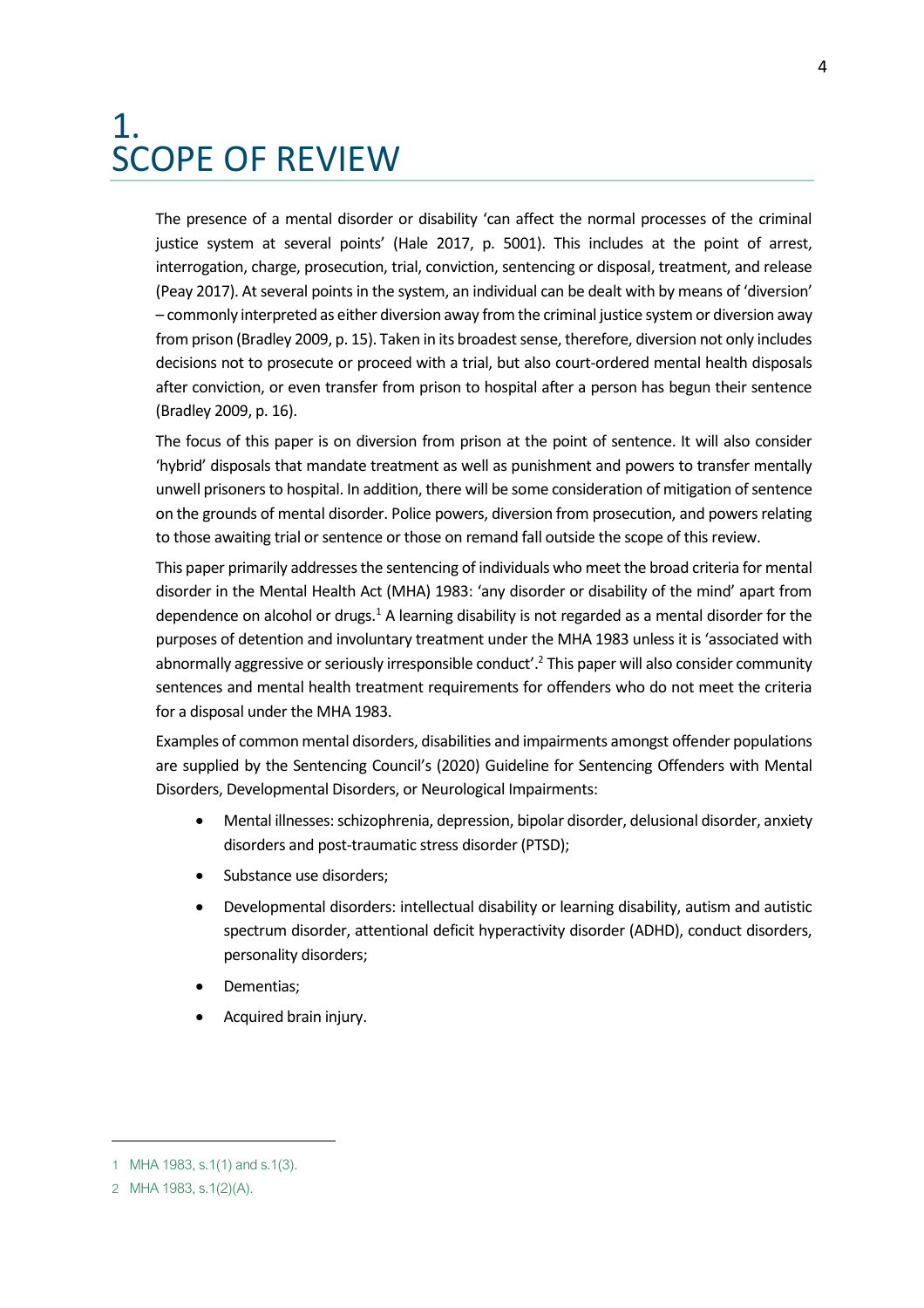### <span id="page-4-0"></span>2. BACKGROUND

### The prevalence of mental disorder amongst sentenced offenders

There have been no large-scale studies of rates of mental disorder amongst criminal defendants or newly sentenced offenders and information is therefore patchy and variable. More information is available on the prevalence of mental health problems amongst sentenced and remand prisoners in England and Wales but the highest quality and most comprehensive studies date from the 1990s (National Audit Office 2017, p. 10). Data on prisoner mental health are neither routinely collected nor reported.

While the available evidence has limitations, it indicates a high prevalence of mental disorder amongst individuals in contact with the criminal justice system and amongst sentenced prisoners in England and Wales. It is estimated that 39% of people detained in police custody have a mental health condition, compared to about 20% of the general population (National Institute for Health and Care Excellence 2017, p. 17). In a recent study of prisoners, 48.8% of participants reported previous contact with mental services in prison or in the community and 42.4% reported having previously been diagnosed with a mental illness (Tyler et al. 2019, p. 1146). In 2021, HM Chief Inspector of Prisons reported that 52% of prisoners surveyed said that they had mental health problems but only 22% reported that it was easy to see mental health workers in prison (HM Chief Inspector of Prisons 2021, p. 42).

Studies suggest that rates of specific mental disorders, disabilities and impairments are significantly higher amongst prisoners than amongst the general population, as can be seen in Table 1.

|                               | <b>Prisoners</b> | <b>General population</b> |
|-------------------------------|------------------|---------------------------|
| <b>Psychotic disorders</b>    | 18%              | 1%                        |
| Learning disability           | 7%               | 2%                        |
| <b>Traumatic brain injury</b> | 50%              | 0.56%                     |
| <b>Personality disorder</b>   | 55%              | 12%                       |
| <b>Anxiety</b>                | 36%              | 7%                        |
| <b>Mood disorders</b>         | 24.5%            | 5%                        |
| <b>PTSD</b>                   | 16%              | 2%                        |

#### **Table 1: Estimates of Prevalence of Mental Disorder: Prisoners and the General Population**

Sources: Tyler et al. (2019) and National Institute for Health and Care Excellence (2017)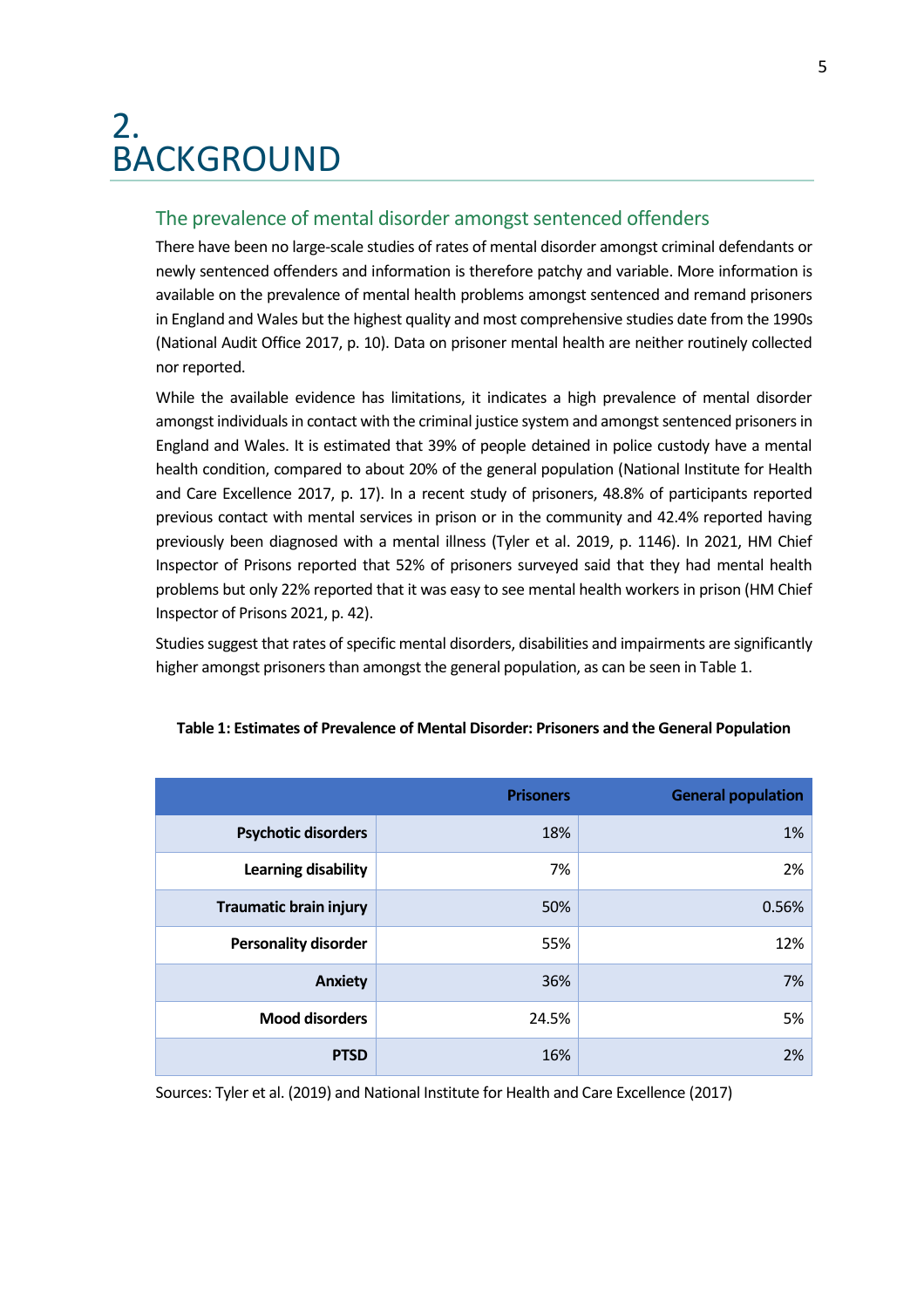### The uncertain relationship between crime and mental disorder

While rates of mental disorder are high amongst prisoners, it is difficult to establish a causal connection between mental disorder and offending. The evidence is more supportive of the view that mental disorder is one factor amongst many that contribute to offending and that the interaction between mental disorder and other factors such as social deprivation, unemployment, homelessness and substance misuse is complex (National Institute for Health and Care Excellence 2017, p. 20). For those already suffering from mental illness, prison can 'exacerbate mental ill health, heighten vulnerability and increase the risk of self-harm and suicide' (Bradley 2009, p. 7). High rates of mental disorder amongst prisoners are therefore likely to be a combination of pre-existing vulnerabilities and the impact of the prison environment.

While mental disorder is feared and stigmatised, the evidence indicates that 'most people with mental disabilities are not violent, and most violence is not committed by people with mental disabilities' (Peay 2017, p. 646). While some mental disorders are associated with an elevated risk of violent offending, alcohol and drug abuse are stronger predictors of criminal conduct than mental disorders. A recent meta-analysis estimated that 5% of people diagnosed with mental illness (excluding those with personality disorders, schizophrenia and substance misuse) committed a violent crime over a 5–10 year period. For those diagnosed with personality disorders and schizophrenia spectrum disorders, the rate increased to 6–10%. For those diagnosed with substance misuse disorders, the rate was more than 10% (Whiting et al. 2021, p. 150). This compares to an estimated general population rate of violent offending of between 0.6% and 0.9% over a 10-year period (Sariaslan et al. 2020, p. 363). Putting these figures into perspective, 11% of people convicted of homicide in the UK (excluding Northern Ireland) between 2008 and 2018 were mental health patients (National Confidential Inquiry into Suicide and Safety in Mental Health 2021, p. 35).<sup>3</sup>

#### Policy of diversion

There is a long-standing policy in England and Wales of diverting mentally disordered individuals away from the criminal justice system and away from imprisonment. In 1990, a Home Office circular stated that 'wherever possible, mentally disordered persons should receive care and treatment from the health and social services' (Home Office 1990, p. 2). Where prosecution was considered necessary, the circular stressed that 'it is important to find suitable non-penal disposals wherever appropriate' (Home Office 1990, p. 15). In 2008, the Ministry of Justice went further, stating that 'mentally disordered people who commit offences should receive specialist mental health treatment rather than being punished, wherever that can safely be achieved' (Ministry of Justice 2008, p. 2).

#### Review recommendations

In 2007, the Government commissioned Lord Bradley to conduct a review of people with mental health problems in contact with the criminal justice system. In 2009, the Bradley Review recommended increasing early identification and diversion from prison where appropriate at all stages of the criminal justice process, including sentencing.

<sup>3</sup> For a more detailed review of the relationship between violent offending and mental disorder, see O'Loughlin et al. (2022), Chapter 1.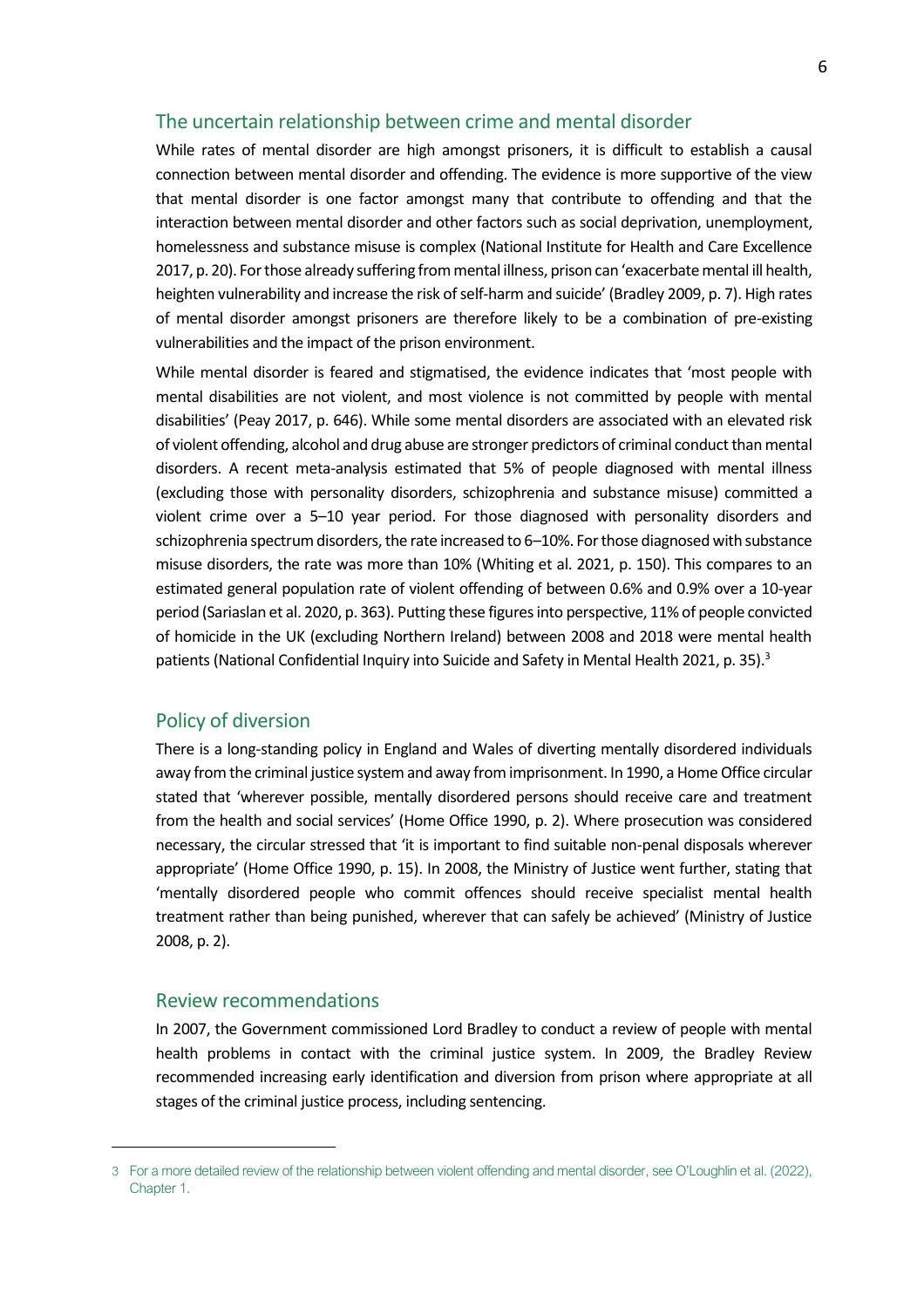Like Baroness Corston's 2007 report on women in the criminal justice system, the Bradley Review recommended that local liaison and diversion services be established to provide mental health assessments for offenders and information to judges about defendants' mental health needs (Bradley 2009, p. 74; Corston 2007, p. 78). Bradley further recommended that the judiciary should undertake mental health and disability awareness training and that liaison and diversion services should share information about defendants' learning disabilities and local health and learning disability services with judges (Bradley 2009, p. 74). Separately, the Corston Report recommended training for judges on how community sentences can meet the needs of women.

In some ways, the Bradley Review indicated a shift away from the 2008 position of prioritising treatment over punishment. On the one hand, the Bradley Review recommended that offenders should receive community sentences where appropriate and recognised the detrimental effect of imprisonment on individuals with mental ill-health. On the other, it remarked that even if all opportunities for diversion were utilised, there would still be some individuals with mental health problems for whom prison is appropriate (Bradley 2009, p. 98). The report further implied that those with less severe ill-health should be cared for in prisons, recommending that mental health screening and mental health care in prisons be improved with a view to providing better care for those with mild to moderate mental health problems (Bradley 2009, p. 103).

### Implementation

Liaison and diversion (L&D) services have since been rolled out across England and Wales (NHS England 2021). L&D services provide information to sentencing courts, including written reports outlining the person's vulnerabilities and how these vulnerabilities may impact upon their behaviour (including offending) and on sentencing (NHS England and NHS Improvement 2019, p. 15).

A recent evaluation of L&D services found that successful referral reduced the possibility of a prison sentence by 45% (Disley et al. 2021, p. 97). Diversion from custody after successful referral to L&D services was estimated to result in a net saving of £8.83 million to the state.<sup>4</sup>

While there have been some improvements to mental health care in prisons since the Bradley Report, HM Inspectorate of Prisons reported that prisoner access to mental health assessments and treatment was inadequate at half of all prisons it inspected in 2020 and 2021. Restrictive regimes introduced due to Covid-19 have worsened this situation, with prisoners spending an average of 22.5 hours a day locked in their cells and experiencing a decline in their physical and mental health (HM Inspectorate of Prisons 2021).

Steep rises in rates of self-harm and self-inflicted deaths in prison in over the last decade (Ministry of Justice 2022a) suggest that mental health and wellbeing in prison has declined (National Audit Office 2017). Investigations by the Prisons and Probation Ombudsman found that 70% of prisoners who died by self-inflicted means between 2012 and 2014 had been identified as having mental health needs at the time of their death (Prisons and Probation Ombudsman 2016, p. 12).

In April 2021, the Justice Committee launched an inquiry into mental health in prisons, prompted by serious increases in self-harm incidents in prison and poor levels of information about mental

<sup>4</sup> This is based on an average prison sentence length of 222 days and on a saving of £38.14 million to the criminal justice system and L&D service costs of £29.31 million (Disley et al. 2021, p. 97).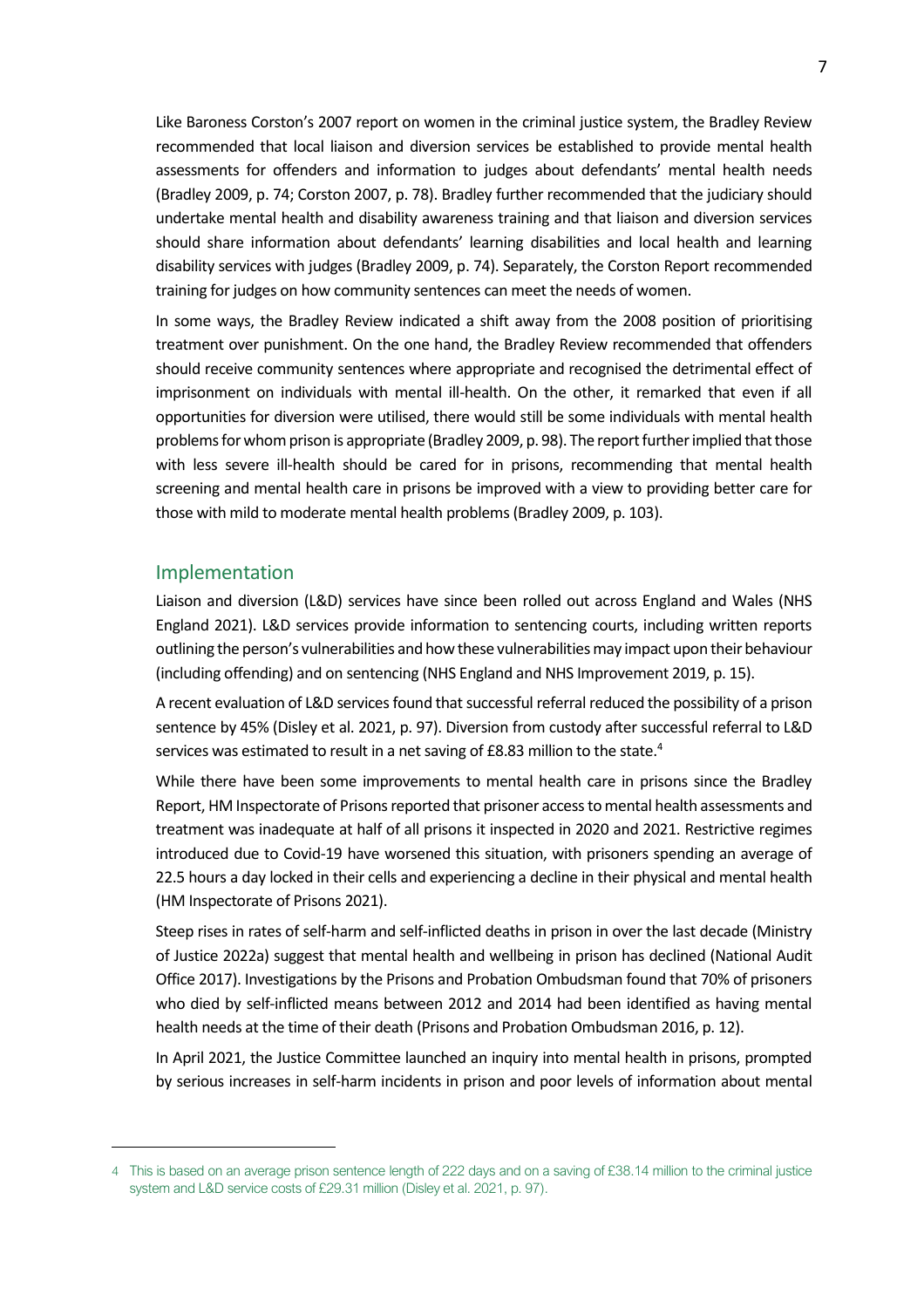health in detention.<sup>5</sup> In its report, the Committee concluded that the unavailability of community orders with mental health treatment requirements in many areas meant that sentencers were forced to send offenders with mental health difficulties to prison (House of Commons Justice Committee 2021, para. 43). It also concluded that severely mentally ill individuals were still being inappropriately held in prisons, sometimes in segregation, due to a shortage of appropriate secure inpatient facilities (House of Commons Justice Committee 2021, para. 78).

### <span id="page-7-0"></span>3. SENTENCING: THE AVAILABLE ORDERS

### Purpose of alternative disposals

Special pleas and other processes are available at trial for offenders who suffer from mental disorder but there is evidence that these provisions are little used. Insanity and unfitness to plead can allow an individual to avoid a criminal conviction and can result in an order for treatment in psychiatric hospital. The numbers found unfit to plead at their trial are low, with an average of 104 annual findings between 2002 and 2006 (Law Commission 2010). Very few offenders are found not guilty by reason of insanity each year, as very strict legal rules mean that most mentally disordered offenders do not qualify for insanity (Mackay, 1995, p. 100). The latest available figures for England and Wales show that an average of just 24 individuals were found not guilty by reason of insanity each year between 2002 and 2012 (Mackay 2014, Table 1).

Between 2010 and 2020, an average of 84.3% of offenders brought to trial on any offence were convicted.<sup>6</sup> For most offenders brought to trial, therefore, their mental disorder is most likely to be dealt with at sentencing. Here, it may be taken into account as a mitigating factor in determining sentence, or as grounds for a therapeutic disposal under the MHA 1983.

Judges in England and Wales are legally obliged to obtain and consider a medical report before imposing a prison sentence on an offender who appears to suffer from mental disorder.<sup>7</sup> Judges have the possibility of making orders under the MHA 1983 before or after conviction where a person meets specific statutory criteria. Orders cannot be made under the MHA 1983 without reports from two registered medical practitioners, and courts typically consider a pre-sentence report by a probation officer at sentencing.<sup>8</sup>

<sup>5</sup> Justice Committee (2021) Mental Health in Prison Inquiry Launched. News article published on 21 April 2021. Available at: https://committees.parliament.uk/committee/102/justice-committee/news/154695/mental-health-in-prison-inquirylaunched/

<sup>6</sup> This figure is an average of the annual conviction ratio for all offences between 2010 and 2020. The conviction ratio is the number of offenders convicted as a proportion of the number prosecuted in a given year, expressed as a percentage. Statistics taken from Ministry of Justice (2020b) Table Q3.4 Conviction ratio at all courts by offence group, 12 months ending December 2010 to 12 months ending December 2020.

<sup>7</sup> Sentencing Act 2020, s.232.

<sup>8</sup> For a more detailed review of the role of expert reports in sentencing processes for convicted offenders with mental disorders, see O'Loughlin et al. (2022), Chapter 4.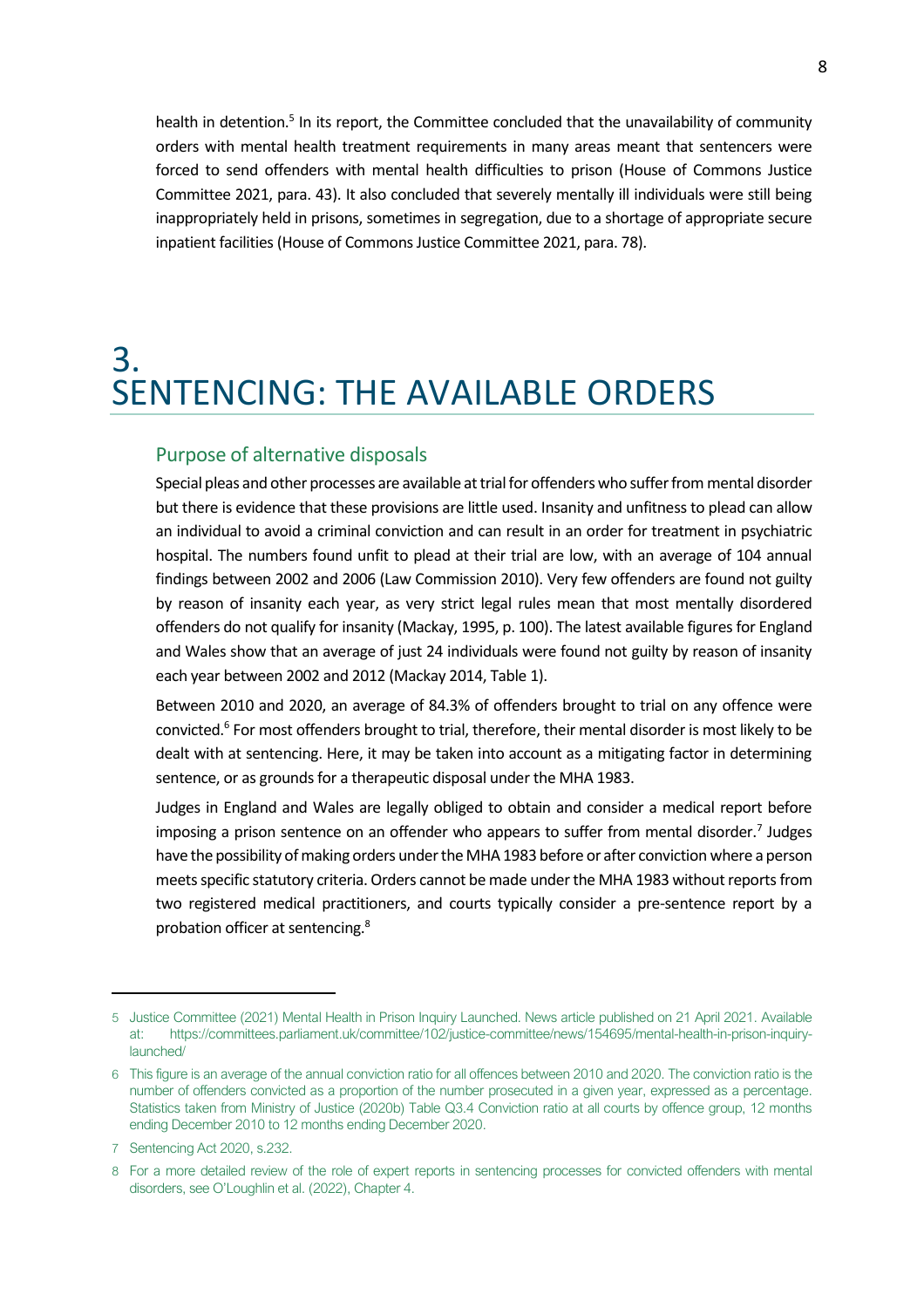The available orders under the MHA 1983 differ significantly in their effects, and the choice of disposal has a decisive impact on the person's journey towards discharge or release and on their subsequent care and supervision. The order made by a judge often determines which authorities will have the power to discharge or release the person; which authorities will be responsible for supporting and supervising him or her in the community; and whether the person will remain liable to be re-detained in prison or in hospital post-release.<sup>9</sup>

Some disposals, such as hospital orders under s.37 of the MHA 1983, divert the person into the mental health system and away from the criminal justice system entirely. Others, such as hospital orders with restrictions under s.37/41 of the MHA 1983, accord decisive powers regarding detention and release to both health and criminal justice authorities.

If an order under the MHA 1983 is not available or is not considered appropriate, sentencing courts have the option of passing a custodial sentence or, if available, a community sentence with a mental health treatment requirement attached. Or, the court may decide to combine a prison sentence with a hospital and limitation direction under s.45A of the MHA 1983, sending the person first to hospital but giving the Justice Secretary the power to later transfer him or her to prison.

There has been a long-term pattern of decline in the use of court orders under the MHA 1983. Between 1984 and 2016, the use of hospital orders with or without restrictions declined by 49%. During the same period, transfers from prison to hospital increased by 710% (Keown et al. 2019, p. 2). These figures, coupled with the decline in prisoner mental health, suggest that not enough mentally disordered offenders are being filtered out at the trial or sentencing stages. Below, details on the effects of each order are provided along with an analysis of sentencing trends.

### Guardianship orders

A guardianship order is available after conviction under section 37 of the MHA 1983. The order places the offender under the guardianship of the local social services authority or a person approved by the local authority. The guardian has the authority to determine where the person lives, to require him or her to attend for medical appointments, work, education or training, and to require that a doctor or other mental health professional visits the person at home.<sup>10</sup> Guardianship ends where the person is discharged by the local authority, the responsible clinician authorised by the local authority, or by the person's nearest relative. $11$ 

The order has been little used. The latest available statistics are for 2017-18, when just five new section 37 guardianship orders were made in England (NHS Digital 2018, Table 1).

There is no empirical research available on the barriers to making a guardianship order. Potential barriers include the fact that an order can only be made where the court is satisfied that the local authority or approved person is willing to receive the offender into guardianship.<sup>12</sup> In addition, by contrast to a hospital order, a person cannot be treated without his or her consent in the community

<sup>9</sup> For a comparison of the orders available in England and Wales and in Scotland and a more detailed review of the barriers to the uptake of these orders, see O'Loughlin et al. (2022), Chapter 3.

<sup>10</sup> MHA 1983, s.40 and s.8(1)(c).

<sup>11</sup> MHA 1983 Code of Practice, para. 30.17.

<sup>12</sup> MHA 1983, s.37(6).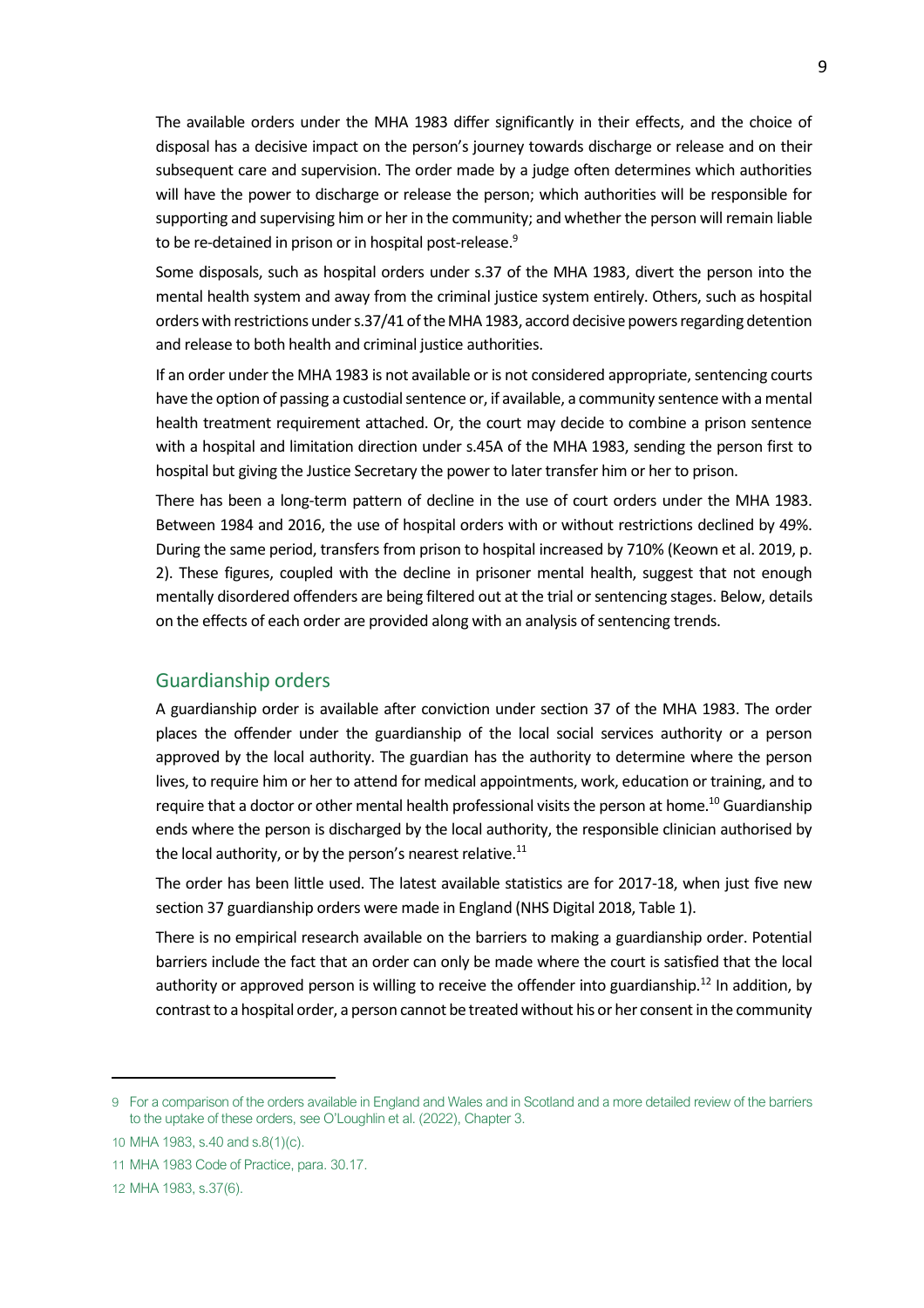under a guardianship order. Guardianship may therefore appear to be a less attractive option than a hospital order for courts sentencing offenders with severe mental health problems.

### Community orders, suspended sentence orders and fines

If an order under the MHA 1983 is not available or not appropriate, judges can pass a community order<sup>13</sup> or suspended sentence order.<sup>14</sup> A community order can only be made where the person has committed an imprisonable offence<sup>15</sup> and a suspended sentence order is only available for prison terms of between 14 days and two years.<sup>16</sup> If the offence is not sufficiently serious to warrant a community order or suspended sentence, the judge may decide to deal with the offence by way of a fine or a conditional or absolute discharge.

A fine is the most frequently used sentencing option, with 75.3% of convicted offenders sentenced in 2021 given a fine. $^{17}$  By comparison, in 2021, 7.9% of convicted offenders were given a community order, 4.7% were given a suspended sentence, and 7% were sentenced to immediate custody.<sup>18</sup>

Community orders and suspended sentence orders can both be coupled with treatment requirements under Schedule 9 of the Sentencing Act 2020. These include the mental health treatment requirement, drug rehabilitation requirement, alcohol treatment requirement, and the alcohol abstinence and monitoring requirement. These requirements can be imposed in addition to other requirements intended to punish or prevent reoffending, such as unpaid work requirements or curfews.

Mental health treatment requirements (MHTRs) are for convicted offenders whose offences fall below the threshold for a prison sentence and who have mental health needs that do not require treatment in a secure hospital setting (National Offender Management Service 2014, p. 1). Under an MHTR, the court can require the offender to submit to mental health treatment for a particular period. This treatment may be (a) in-patient treatment, (b) institution-based out-patient treatment, or (c) practitioner-based treatment.<sup>19</sup>

An MHTR can only be made where the individual's mental condition (a) requires treatment, (b) may be susceptible to treatment, and (c) does not warrant the making of a hospital order or guardianship order under the MHA 1983. In addition, the Court must be satisfied that arrangements (a) have been made, or (b) can be made, for the treatment intended to be specified in the order. Finally, the offender must consent to the order.<sup>20</sup>

If the offender is suspected of breaching an MHTR, he or she can be referred to a court. If the court finds the order has been breached without reasonable excuse, it can (a) impose a fine of up to

<sup>13</sup> Sentencing Act 2020, s.202.

<sup>14</sup> Sentencing Act 2020, s.277.

<sup>15</sup> Sentencing Act 2020, s.202.

<sup>16</sup> Sentencing Act 2020, s.277 (a) and (b).

<sup>17</sup> These figures have been calculated by the author based on statistics taken from Ministry of Justice (2022b), Table Q1.1. The comparable figure for 2019 (pre-Covid 19) is slightly higher, at 77.6%.

<sup>18</sup> These figures have been calculated by the author based on statistics taken from Ministry of Justice (2022b), Table Q1.1. The comparable figures for 2019 are slightly lower: 7.7% received a community order, 3.3% a suspended sentence order, and 6.4% were sentenced to immediate custody.

<sup>19</sup> Sentencing Code, Schedule 9, Part 9, s.16(1).

<sup>20</sup> Sentencing Code, Schedule 9, Part 9, s.17.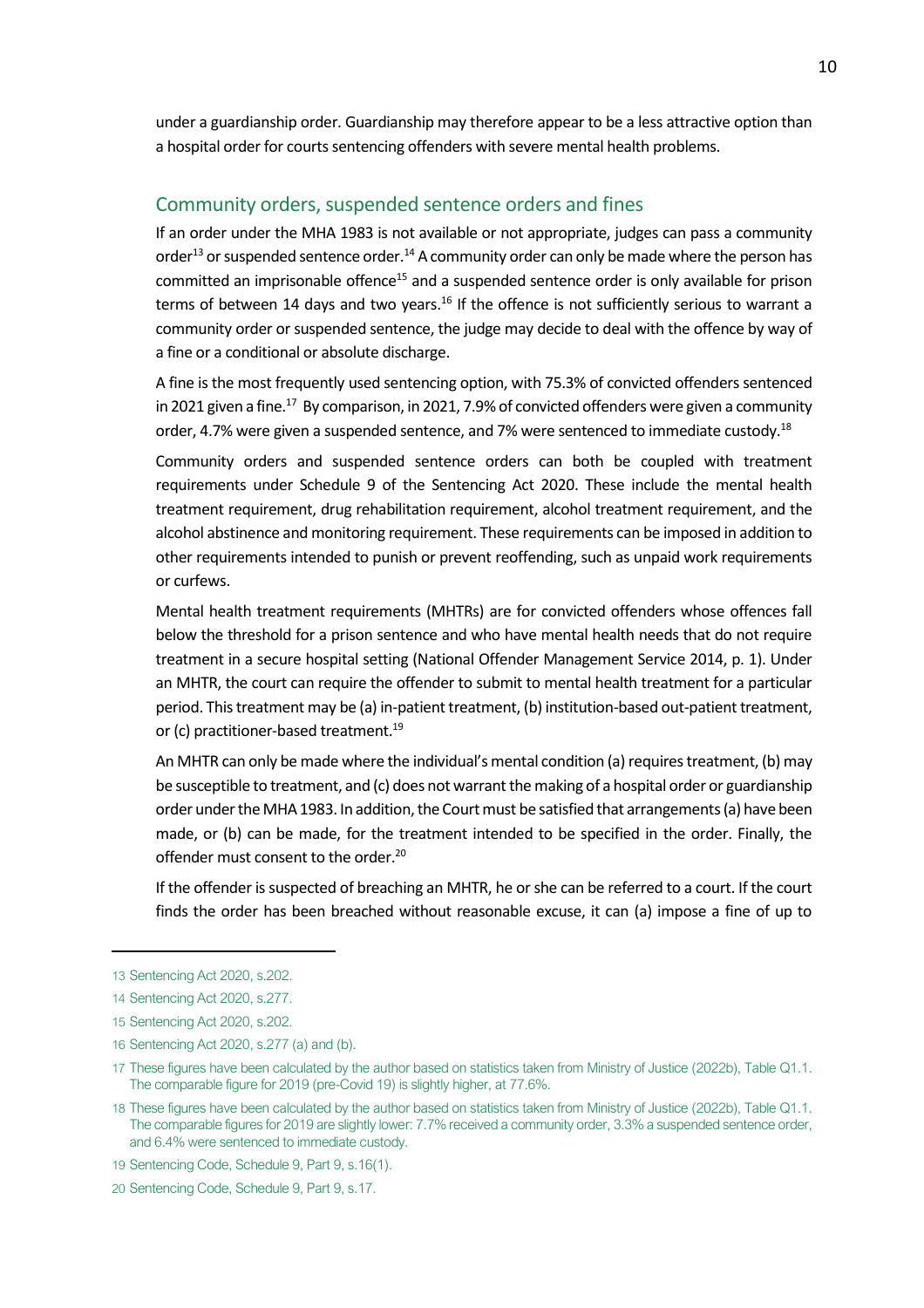£2,500, (b) change the terms of the community order to make them more demanding, or (c) resentence the offender for the original offence. If the offender is found to have 'wilfully and persistently' breached the MHTR, the court may choose to impose a custodial sentence.<sup>21</sup>

While it is estimated that 40% of offenders serving community sentences have a diagnosable mental health condition, MHTRs are little used (Judicial College 2021, Chapter 4, para. 127). In 2019, MHTRs accounted for just 0.4% of requirements commenced under community orders or suspended sentence orders (Ministry of Justice 2020a, para. 108). This is despite recommendations from the Bradley and Corston reviews for measures to encourage the uptake of these orders.

Studies have noted that barriers to making MHTRs include:

- Poor understanding and awareness of MHTRs amongst health professionals
- Limited screening for mental health problems in criminal justice settings
- Uncertainty amongst professionals as to who should receive an MHTR
- A tendency to exclude certain groups from MHTRs due to their diagnosis
- Difficulties in accessing suitable community mental health care
- Uncertainty as to how to manage breaches by offenders and ethical concerns
- The need to obtain the offender's consent to the requirement

(Sources: Scott and Moffatt 2012 and Molyneaux et al. 2021).

A further barrier noted by the Justice Committee is that MHTRs are not available in some parts of England and Wales. As a result, judges in these areas are obliged to hand down a prison sentence where the person does not meet the criteria for a disposal under the MHA 1983. The Committee concluded that 'the Government's target that community orders with mental health treatment requirements should be available across 50% of England and Wales by 2023 is insufficiently ambitious' (House of Commons Justice Committee 2021, para. 43).

Research commissioned by the Ministry of Justice indicates that MHTRs result in a significant reduction in reoffending (Ministry of Justice 2020a, paras. 110-13; Hillier and Mews 2018). Offenders with significant psychiatric problems given a community order or suspended sentences had a lower odds of reoffending compared to similar offenders who had been given short-term prison sentences (Hillier and Mews 2018, p. 6). The Ministry of Justice is keen to increase the use of MHTRs following these favourable results. It is currently rolling out the Community Sentence Treatment Requirement (CSTR) Programme to promote the use of MHTRs and other treatment requirements (Ministry of Justice 2020a, para. 114).

#### Hospital orders and hospital orders with restrictions

Under section 37 of the MHA 1983, hospital orders are available to the Crown Court and to magistrates' courts when sentencing an offender convicted of any imprisonable offence except murder.

Where a defendant is charged with murder but was affected by mental disorder at the time of the killing, he or she can plead guilty to manslaughter by reason of diminished responsibility at trial.<sup>22</sup> A

<sup>21</sup> Sentencing Code, Schedule 10, Part 2, s.10-11.

<sup>22</sup> Homicide Act 1957, section 2.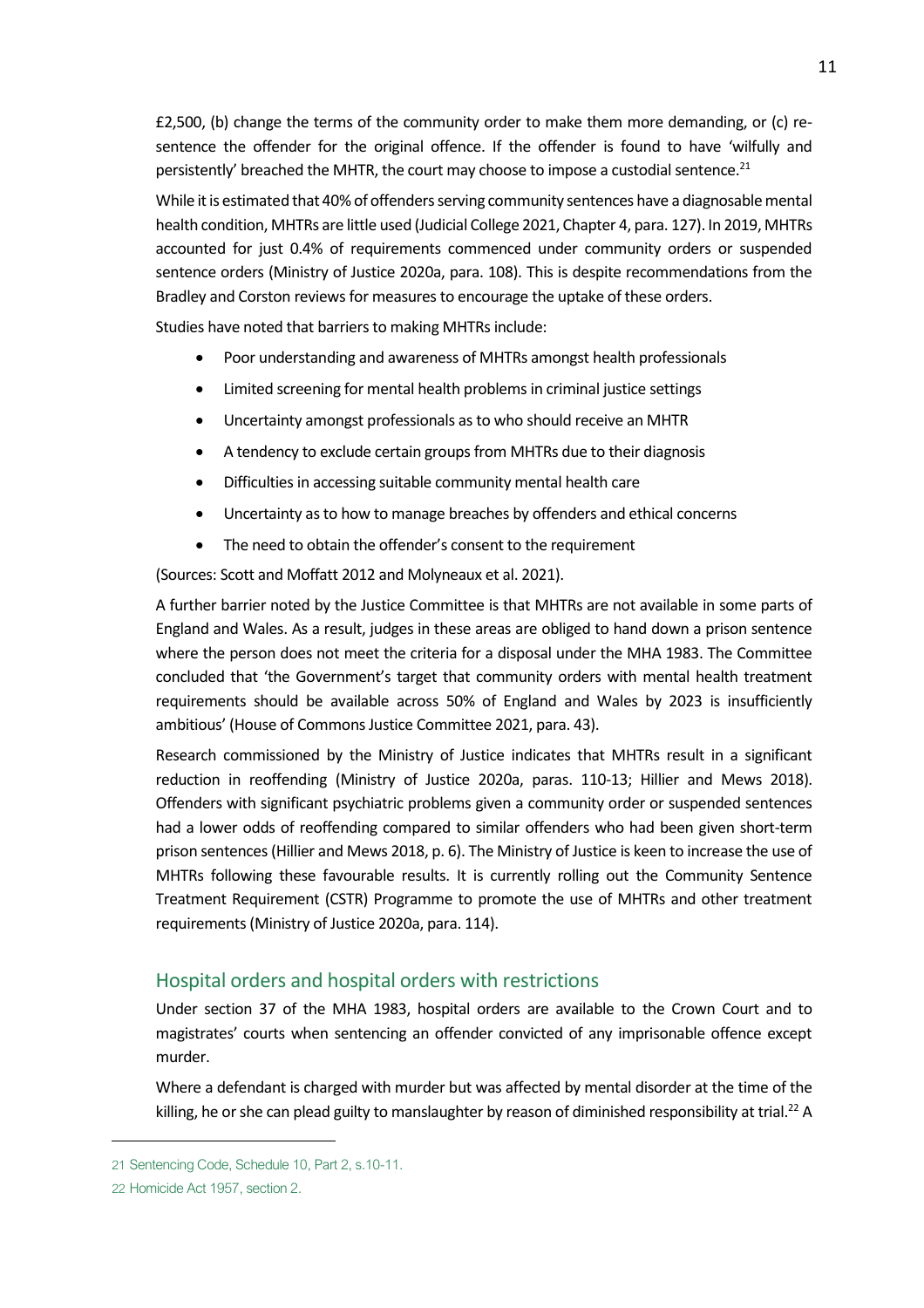manslaughter conviction avoids the mandatory life sentence for murder and opens up the possibility of an order under the MHA 1983.

A hospital order diverts the person into the mental health system and avoids punishment entirely. The role of criminal justice agencies is limited to transporting the person to hospital or detaining him or her on remand until he or she can be transferred to hospital (Hale 2017, p. 5029). Hospital order patients are detained in hospital until discharged by their responsible clinician, the hospital managers or the First Tier Tribunal (Mental Health) in England or the Mental Health Tribunal for Wales. While in hospital, the person can be given treatment for mental disorder without the need for their consent, subject to certain criteria and safeguards.<sup>23</sup>

To make a hospital order, the sentencing court must be satisfied, on the written or oral evidence of two registered medical practitioners, that the offender 'is suffering from mental disorder [...] of a nature or degree which makes it appropriate for him to be detained in a hospital for medical treatment and appropriate medical treatment is available for him'.<sup>24</sup> Mental disorder is defined broadly under the MHA 1983 as 'any disorder or disability of the mind'.<sup>25</sup>

When making a hospital order under s.37 of the MHA 1983, the court may make the patient subject to 'restrictions' on release under s.41 of the MHA 1983 if this is necessary to protect the public from serious harm.<sup>26</sup> A restriction order is not intended as a punishment but as a risk management tool.

Restricted patients may not take leave of absence or be transferred to another hospital without the agreement of the Justice Secretary and can only be discharged from hospital by the Justice Secretary or a tribunal.

The tribunal has a duty to discharge a detained hospital order patient:

'if it is *not* satisfied: (i) that he is then suffering from mental disorder or from mental disorder of a nature or degree which makes it appropriate for him to be liable to be detained in a hospital for medical treatment; or (ii) that it is necessary for the health and safety of the patient or for the protection of other persons that he should receive such treatment; or (iia) that appropriate medical treatment is available for him.' 27

If the medical criteria for the patient's detention in hospital are no longer met, the tribunal is obliged to order discharge. This is the case even where the person still poses a risk to the public.

If the patient is subject to restrictions, the tribunal must choose whether to discharge the patient absolutely or subject to specific conditions. Discharge does not require the agreement of the Justice Secretary. While the restriction order accords significant powers to the Justice Secretary, it remains a mental health disposal, and continued detention must be justified under Article 5(1)(e) of the European Convention of Human Rights, which governs the detention of those of 'unsound mind'.

Conditionally discharged restricted patients are monitored in the community by the Ministry of Justice. Unlike prisoners released on licence, such patients cannot be recalled to hospital for simply breaching a condition. The Justice Secretary can only recall a conditionally discharged restricted

<sup>23</sup> MHA 1983, ss.56 and 63. The safeguards are contained in s.57 – 58A.

<sup>24</sup> MHA 1983, s.37.2(a).

<sup>25</sup> MHA 1983 s.1(2).

<sup>26</sup> MHA 1983, s.41(1).

<sup>27</sup> MHA 1983, s.72(1)(b). Emphasis added. Note that the MHA 1983 uses 'he' throughout but applies equally regardless of gender.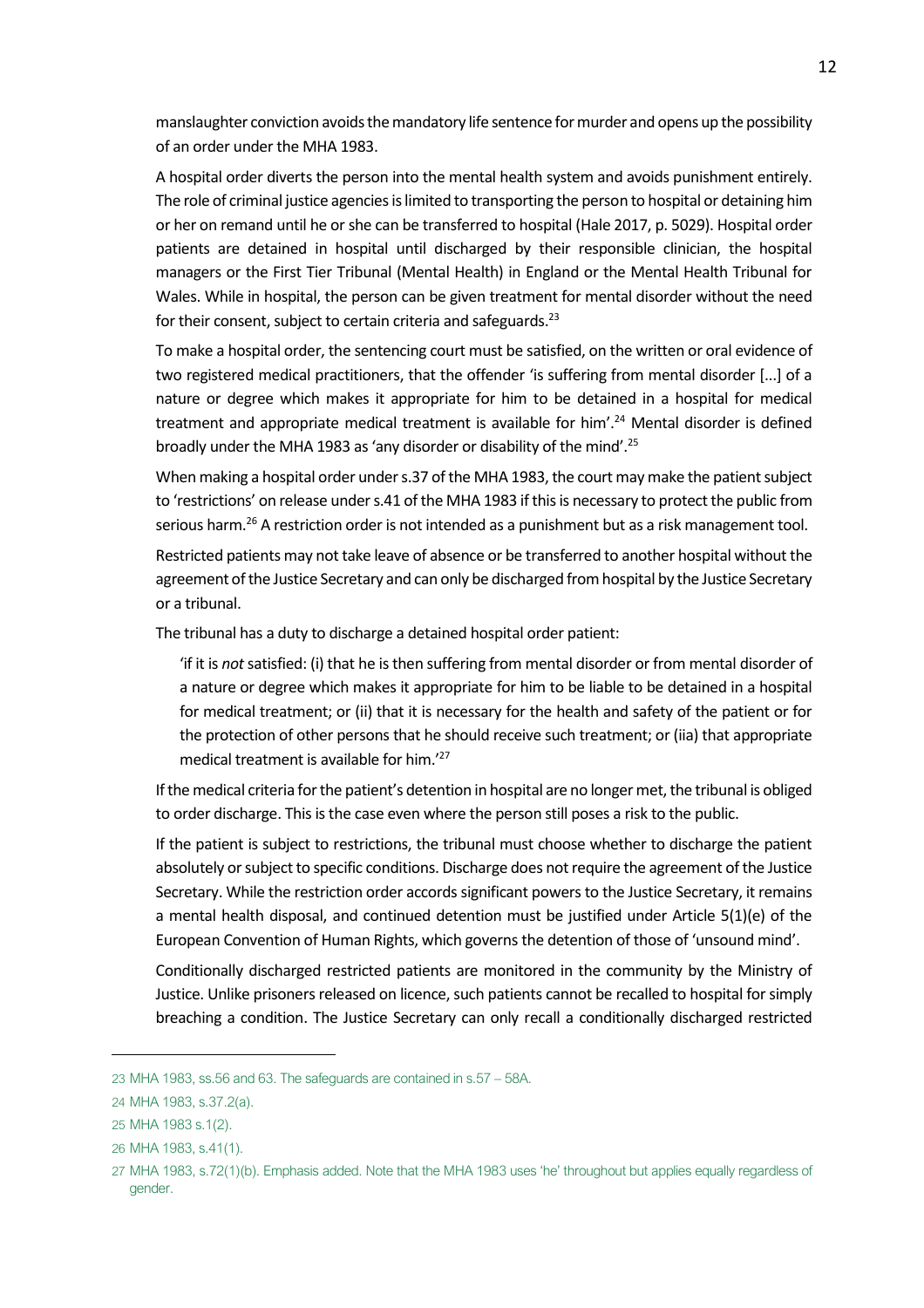patient to hospital if independent medical evidence demonstrates that the person is suffering from a 'mental disorder […] of a kind or degree warranting compulsory confinement.'<sup>28</sup>

There is evidence to suggest that patients admitted to secure hospitals are less likely to reoffend on release than prisoners (Fazel et al. 2016). This finding was confirmed when patients with histories of violent offending were compared to prisoners who had served long sentences (Fazel et al. 2016). However, the researchers argued that these differences could be due to the characteristics of the patients and prisoners rather than due to differences in treatment or release and supervision measures. More research is needed to determine whether prison sentences or hospital orders provide better overall protection for the public, or which orders perform best for which groups of patients.

In 2021, 235 individuals were admitted to psychiatric hospital on a hospital order with restrictions. This accounts for 13.9% of all restricted patients admitted that year. By comparison, only 56 restricted patients were admitted to hospital following a finding of unfitness to plead and seven were admitted following a finding of insanity. As can be seen from Table 2 below, this represents a decline compared to previous years.

The use of hospital orders with restrictions has declined over time. While the numbers of restricted patients admitted to hospital each year are relatively stable, the use of hospital orders with restrictions has declined over the past decade, as seen in Table 2.

| Year | <b>Restricted</b><br>patients<br>admitted (n) | <b>Admitted under</b><br>ss.37 and 41 (n) | <b>Proportion of restricted</b><br>patients admitted<br>under ss.37 and 41 |
|------|-----------------------------------------------|-------------------------------------------|----------------------------------------------------------------------------|
| 2021 | 1691                                          | 235                                       | 13.9%                                                                      |
| 2020 | 1520                                          | 183                                       | 12% <sup>29</sup>                                                          |
| 2019 | 1639                                          | 250                                       | 15.3%                                                                      |
| 2018 | 1553                                          | 252                                       | 16.2%                                                                      |
| 2017 | 1503                                          | 266                                       | 17.7%                                                                      |
| 2016 | 1610                                          | 273                                       | 17%                                                                        |
| 2015 | 1686                                          | 321                                       | 19%                                                                        |

### **Table 2: Recent Trends in Admissions under Hospital Orders with Restrictions (ss.37 and 41 MHA 1983), 2015-2021**

Source: Ministry of Justice 2022b, Table 7. Percentages calculated by the author.

<sup>28</sup> *Winterwerp* [1979] ECHR 4, para. 39. Affirmed in *K v UK* (1998) 40 BMLR 20 and *R(B) v MHRT* [2002] All ER (D) 304.

<sup>29</sup> The sharper decline seen in 2020 may be attributable to the impact of Covid-19 restrictions on the capacity of the criminal justice system to process cases.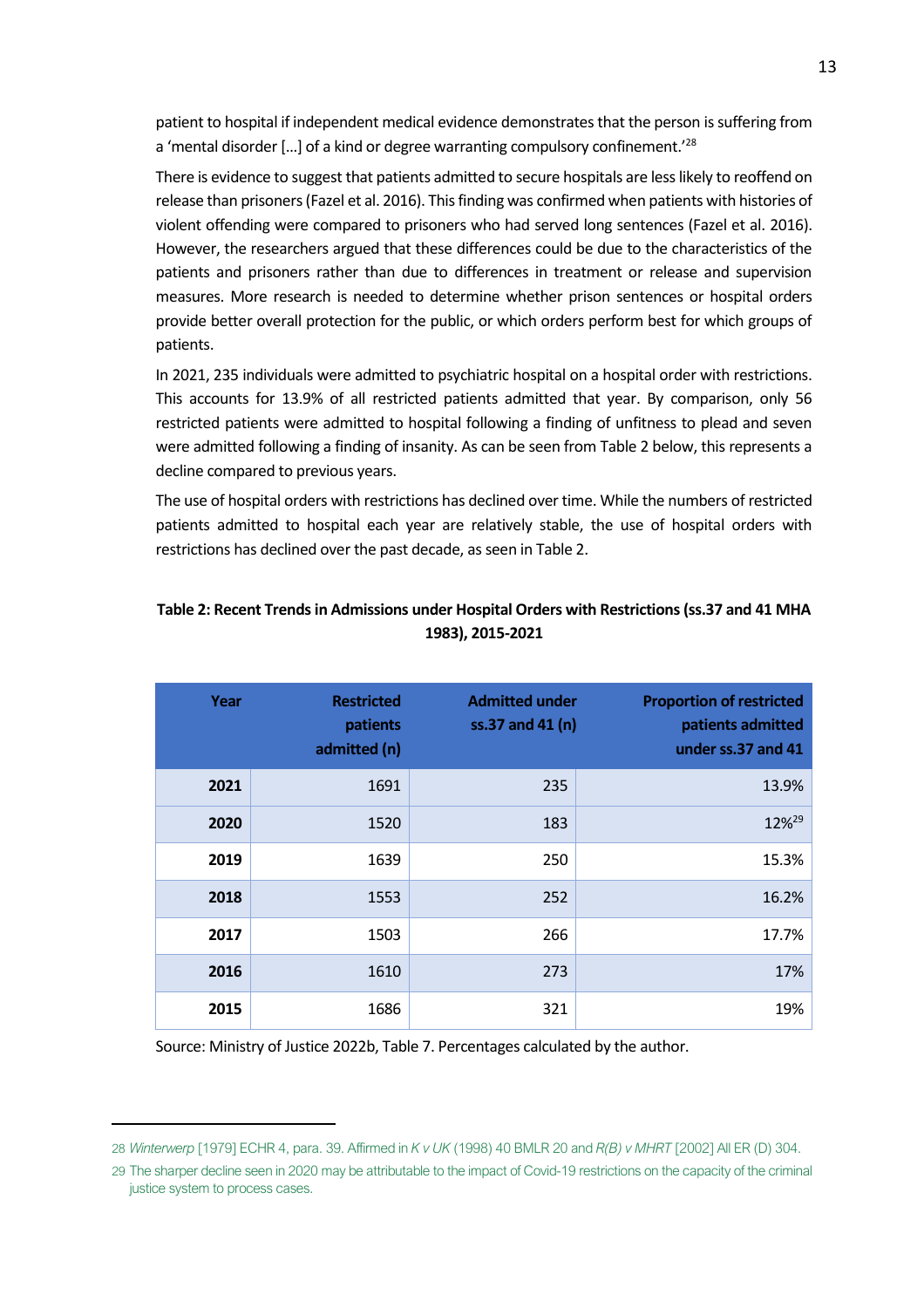This follows a longer-term pattern of a 49% decline in the use of hospital orders with or without restrictions between 1984 and 2016 (Keown et al. 2019, p. 2). By comparison, in 2021, 504 sentenced prisoners were admitted to hospital as restricted patients.<sup>30</sup>

These numbers suggests that hospital orders with restrictions may be under-used at sentencing. However, there are no empirical studies investigating the reasons why prisoners are transferred to hospital, or whether a hospital order with restrictions was an option at sentencing for these prisoners.

A significant barrier to the making of hospital orders highlighted by Grounds (2019) is the requirement that the court must be satisfied that arrangements have been made for the person's admission to that hospital within 28 days of the making the order. There is no such limitation on the making of community orders or prison sentences (Grounds 2019). Hospitals are not obliged to accept patients and may refuse admission on clinical grounds, for example where the hospital cannot provide appropriate treatment or an appropriate level of security for the person, or where a bed is simply not available.

Pressure on hospital beds may be driving the gradual decline in hospital orders with restrictions. Occupancy of mental health beds is currently at 90% and the Royal College of Psychiatrists has warned that in-patient mental health beds are under unsustainable pressure in some areas (The Strategy Unit 2019, p. 36 and p. 6).

Another contributing factor is that significant growth in the prison population has taken place at the same time as a fall in the number of mental health beds. Between 1986 and 2016, the prison population of England and Wales increased by 70% while the number of mental health hospital beds in England fell by 86% (Keown et al. 2019, p. 3). Researchers have found a strong association between the decline in hospital beds and the rise in transfers to hospital from prison: for every 135 fewer psychiatric hospital beds between 1986 and 2016, there was one more transfer to hospital from prison (Keown et al. 2019, p. 4). The reduction in mental health beds is largely due to a policy of de-institutionalisation: moving those with mental health conditions and those with learning disabilities out of long-stay hospitals and expanding mental health care in the community. The evidence suggests, however, that this policy may have resulted in prisons taking on increasing numbers of mentally ill prisoners.

A further possible explanation for the decline in hospital orders with restrictions is that rates of detention under the civil sections of the MHA 1983 have increased over time. This means that more people are entering and being detained in psychiatric hospitals from the community rather than through the courts. Between 1986 and 2016, as civil detentions in hospital increased, the use of hospital orders at sentencing decreased: for every 72 civil detentions, one fewer court order was made (Keown et al. 2019, p. 4). This may mean that civil detentions are preventing individuals from committing offences and coming into contact with the criminal justice system (Keown et al. 2019). However, there are concerns that rising levels of civil detentions may mean that people are not receiving adequate mental health care to prevent them from reaching a crisis point where detention is necessary (Department of Health and Social Care 2018, p. 52).

<sup>30</sup> Ministry of Justice 2022b, Table 7.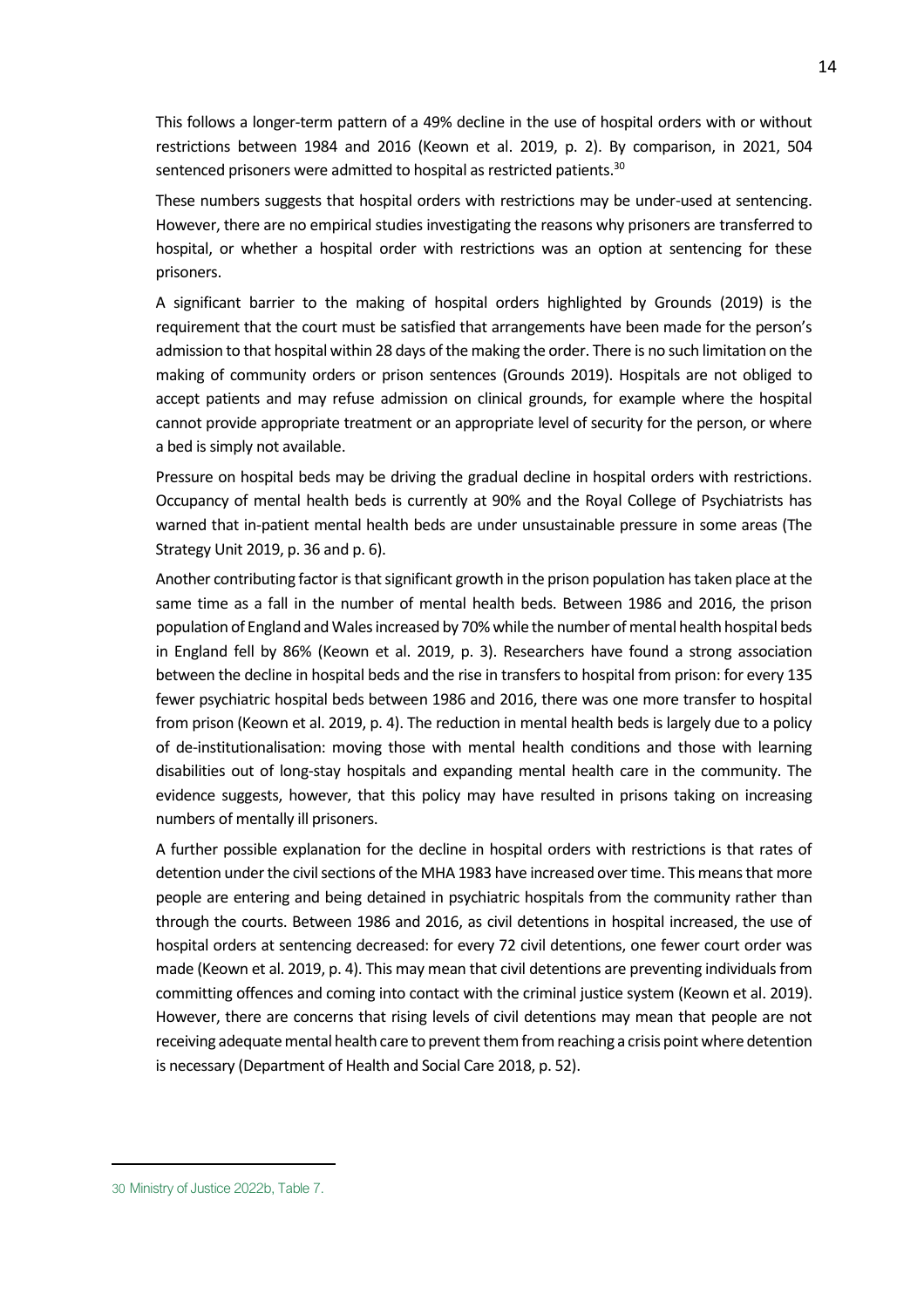### Hospital and limitation directions (hybrid orders)

Judges in England and Wales have the option of making a 'hospital and limitation direction' under section 45 of the MHA 1983. This order was introduced in 1997 and was based on proposals for a 'hybrid' order put forward by the Reed Review (Reed 1994). Originally, s.45A orders were available only for offenders who met the legal criteria for psychopathic disorder under the MHA 1983 as originally enacted.

Since 2008, hospital and limitation directions have been available for convicted offenders suffering from any disorder or disability of the mind. A hospital direction, placing the offender in a specific hospital, and a limitation direction, subjecting him to restrictions, may be attached by the Crown Court to any custodial sentence (except a mandatory life sentence for murder). Offenders given these orders are not fully diverted into the mental health system, as their prison sentence determines the date and conditions of their release. Rather than a diversionary measure, therefore, the hospital and limitation direction is a means of ensuring that a mentally unwell offender can go straight to hospital for treatment and, once he or she recovers, can be later transferred to prison for the purposes of punishment.

The criteria for making a s.45A order are very similar to the criteria for a s.37 order<sup>31</sup> but there are significant practical differences. Like s.37 patients, s.45A patients are sent straight to hospital and can be treated there for mental disorder without the need for consent. By contrast, the tribunal has no power to discharge a s.45A patient from hospital while the prison sentence remains in force. The patient may only be discharged from hospital by the Justice Secretary, who may transfer the patient to prison.<sup>32</sup> The timing and conditions of the patient's release then depends on the terms of the prison sentence. A prisoner serving an indeterminate or life sentence will not be released until the Parole Board is 'satisfied that it is no longer necessary for the protection of the public that [he or she] should be confined'.<sup>33</sup>

Hospital and limitation directions are uncommon. Between 2003 and 2009, an average of just three restricted patients were admitted to hospital under s.45A each year. Although the numbers increased to a high of 31 in 2018, s.45A patients account for just a small fraction of restricted patients admitted to hospital each year. This can be seen in Table 3.

<sup>31</sup> MHA 1983, s.45A(2).

<sup>32</sup> MHA 1983, s.50(1).

<sup>33</sup> Crime Sentences Act 1997, s.28(6)(b).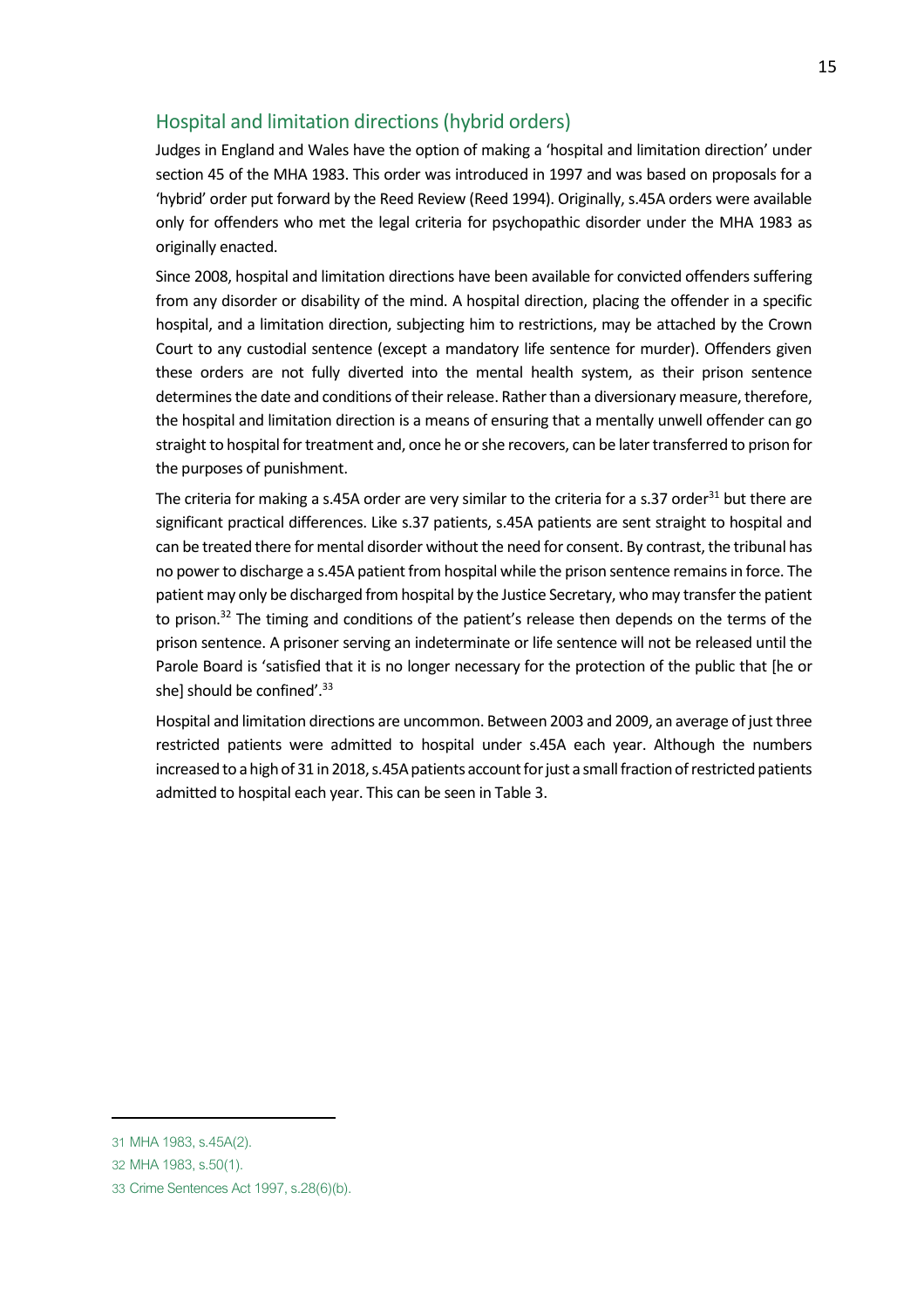### **Table 3: Recent Trends in Admissions under Hospital and Limitation Directions (s.45 MHA 1983), 2015-2020**

| Year | <b>Restricted</b><br>patients<br>admitted (n) | <b>Admitted</b><br>under s.45A<br>(n) | <b>Proportion of restricted</b><br>patients admitted under<br>s.45A (%) |
|------|-----------------------------------------------|---------------------------------------|-------------------------------------------------------------------------|
| 2021 | 1691                                          | 18                                    | 1.1%                                                                    |
| 2020 | 1520                                          | 19                                    | 1.3%                                                                    |
| 2019 | 1639                                          | 26                                    | 1.6%                                                                    |
| 2018 | 1553                                          | 31                                    | 2%                                                                      |
| 2017 | 1503                                          | 25                                    | 1.6%                                                                    |
| 2016 | 1610                                          | 28                                    | 1.7%                                                                    |
| 2015 | 1686                                          | 23                                    | 1.4%                                                                    |

Source: Ministry of Justice 2022b, Table 7. Percentages calculated by the author.

It was expected that the numbers admitted under s.45A would increase significantly following the judgment of the Court of Appeal in *R. v. Vowles*, <sup>34</sup> which encouraged judges to consider making a s.45A order before making a hospital order with restrictions under ss.37 and 41 (Grounds 2019; Beech et al. 2019). The orders have, however, only seen a modest increase since 2015 and now appear to be falling again.

As is the case with s.37 orders, a court can only make a s.45A order if it is satisfied that arrangements have been made for the person's admission to hospital within 28 days. Thus, problems with finding a suitable bed for the person may pose a barrier to judges who wish to make an order under s.45A.

There is evidence that s.45A orders are unpopular amongst psychiatrists, and this may mean that they are reluctant to recommend the order to judges. The Royal College of Psychiatrists recommended abolishing s.45A in 2018 on the grounds that it posed risks to patient safety while failing to enhance the safety of the public (Royal College of Psychiatrists 2018).

A recent interview study of 12 consultant psychiatrists with experience of making sentencing recommendations suggests that psychiatrists are likely to recommend s.45A at sentencing only in a narrow set of cases (Beech et al. 2019). While a majority of the consultants interviewed were not in favour of the prioritisation of s.45A orders over hospital orders in *Vowles*, they were all of the view that s.45A orders were useful in certain circumstances. This included where the offender had a primary diagnosis of personality disorder, or a psychotic illness coupled with a personality disorder and/or substance misuse disorder that was less likely to respond to treatment. Psychiatrists were concerned that there is a lack of outcome data for patients sentenced to s.45A orders and that it is therefore difficult to know if these orders provide better protection for the public than hospital

<sup>34</sup> *R. v. Vowles and others* [2015] EWCA Crim 45.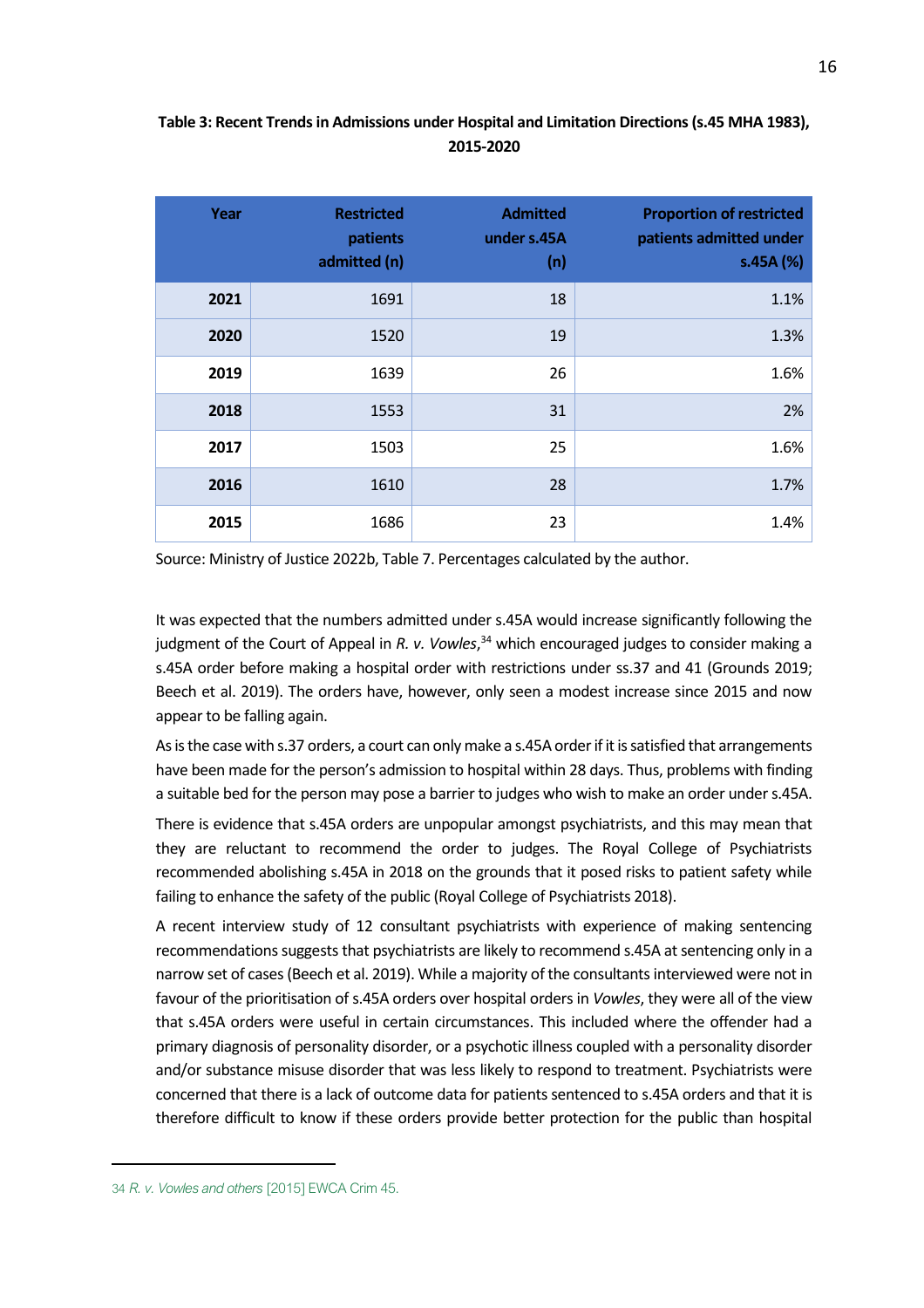orders with restrictions under ss. 37 and 41. Some further expressed concerns that a return to prison could undo therapeutic work achieved in hospital, while some had ethical concerns about recommending an order that involved punishment.

### Custodial sentences

Where an order under the MHA 1983 is not available or not appropriate at sentencing, the court may choose to hand down a prison sentence. There is no power to treat a prisoner for mental disorder in prison without their consent under the MHA 1983. These powers only apply to patients detained in hospital. More limited powers are available under the Mental Capacity Act (MCA) 2005. The MCA 2005 permits the treatment of individuals who lack capacity to make decisions for themselves so long as treatment is in the person's best interests (see further Department for Constitutional Affairs 2007). If treatment is not available in prison, the prisoner should be transferred to hospital. Where a convicted prisoner is in immediate need of treatment in hospital, a s.45A order or a hospital order with restrictions will be more appropriate, if a suitable bed can be found.

The Justice Secretary has the power to transfer a sentenced offender to hospital for treatment under s.47 of the MHA 1983. The Justice Secretary must be satisfied, based on reports from two medical practitioners, that the prisoner is suffering from a mental disorder 'of a nature or degree which makes it appropriate for him to be detained in a hospital for medical treatment' and 'that appropriate medical treatment is available for him'.<sup>35</sup> In addition, the Justice Secretary should be 'of the opinion having regard to the public interest and all the circumstances that it is expedient' to make the order.<sup>36</sup>

A transfer direction has the same effect as a hospital order<sup>37</sup> and, under s.49, the Justice Secretary may also make the prisoner subject to restrictions. Once in hospital, the person can be treated for mental disorder without their consent, subject to safeguards.

The legal position of a s.47/49 patient is the same as for a s.45A patient: he or she cannot be discharged from hospital by a tribunal while the sentence is running, and his or her release date depends on the terms of the sentence. The patient may be transferred back to prison by the Justice Secretary during the sentence. If the prisoner is serving an indeterminate or life sentence, the timing of release will be determined by the Parole Board.

Transferred prisoners make up the majority of sentenced offenders admitted to psychiatric hospitals each year. Between 1984 and 2016, transfers from prison to hospital increased by 710% (Keown et al. 2019, p. 2). Since 2016, numbers admitted have been relatively stable as noted in Table 4.

<sup>35</sup> MHA 1983, s.47(1).

<sup>36</sup> MHA 1983, s.47(1).

<sup>37</sup> MHA 1983, s.47(2).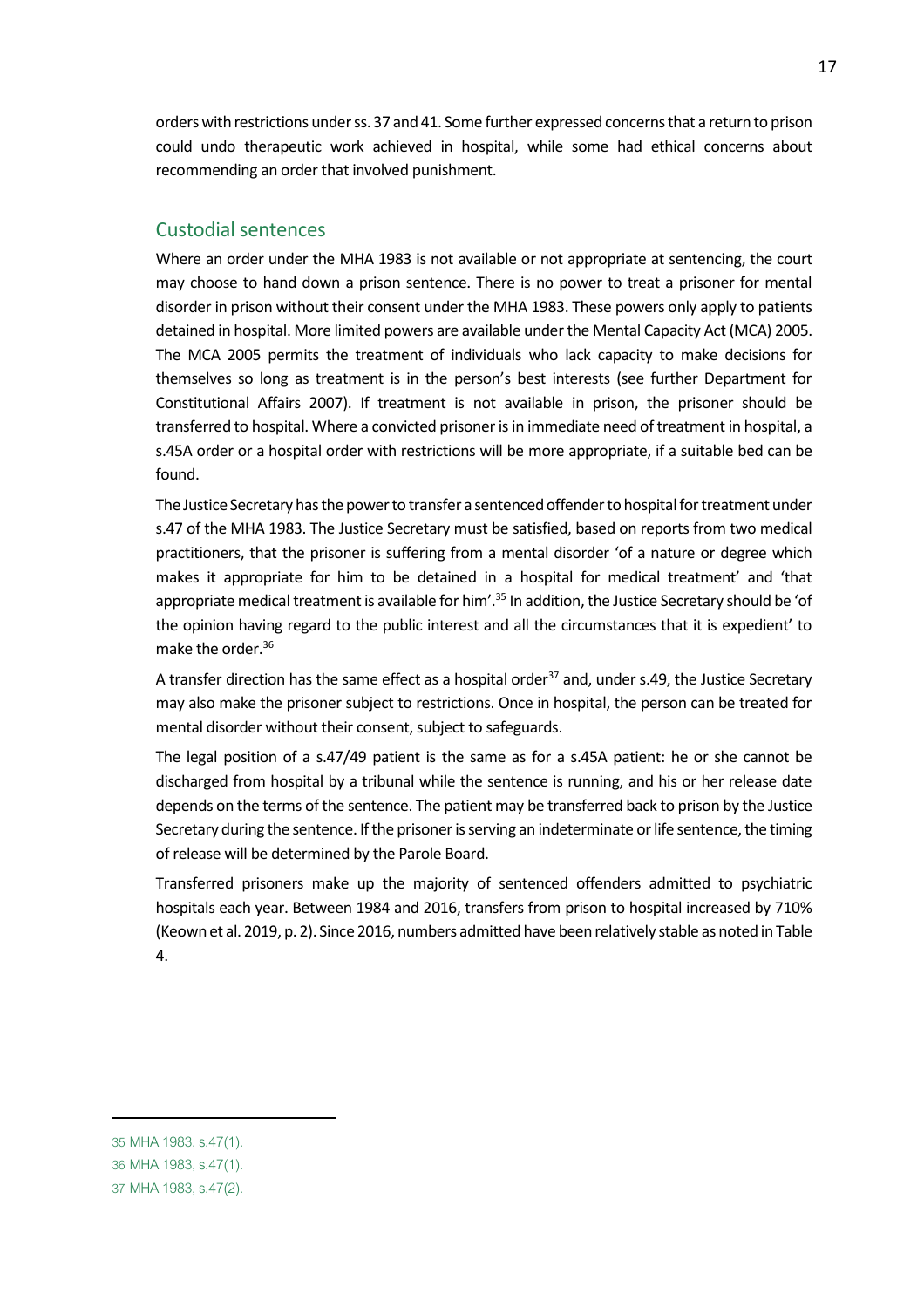| Year | <b>Restricted</b><br>patients admitted<br>to hospital (n) | <b>Admitted</b><br>under<br>s.47/49(n) | <b>Proportion of restricted</b><br>patients admitted under<br>s.47/49 |
|------|-----------------------------------------------------------|----------------------------------------|-----------------------------------------------------------------------|
| 2021 | 1691                                                      | 504                                    | 29.8%                                                                 |
| 2020 | 1520                                                      | 499                                    | 32.8%                                                                 |
| 2019 | 1639                                                      | 510                                    | 31.1%                                                                 |
| 2018 | 1553                                                      | 464                                    | 29.9%                                                                 |
| 2017 | 1503                                                      | 462                                    | 30.7%                                                                 |
| 2016 | 1610                                                      | 503                                    | 31.2%                                                                 |
| 2015 | 1686                                                      | 444                                    | 26.3%                                                                 |

**Table 4: Recent Trends in Transfers from Prison to Psychiatric Hospital, 2015-2020**

Source: Ministry of Justice 2022b, Table 7. Percentages calculated by the author.

In 2018, the Independent Review of the Mental Health Act 1983 (Wessely Review) voiced concerns that it took on average 100 days to transfer a prisoner to hospital, and that a prisoner's mental health was likely to deteriorate during that time. While the Department of Health and Social Care's good practice guidelines set a 14-day time-limit for transfers, only 34% of prisoners were transferred within 14 days in 2016-17 and 7% waited for more than 140 days (Department of Health and Social Care 2018, p. 199). While the Justice Committee recently welcomed the Government's proposal to introduce statutory time limits on transfers to hospital, it concluded that this would not solve the underlying problem: a shortage of appropriate secure hospital facilities (House of Commons Justice Committee, para. 78).

The Wessely Review also highlighted evidence that there were delays of months or even years between a decision by a tribunal to discharge a patient serving a prison sentence and a decision by the Parole Board (Department of Health and Social Care 2018, p. 203). The Review suggested that the powers of the Parole Board and tribunal be combined to streamline this process.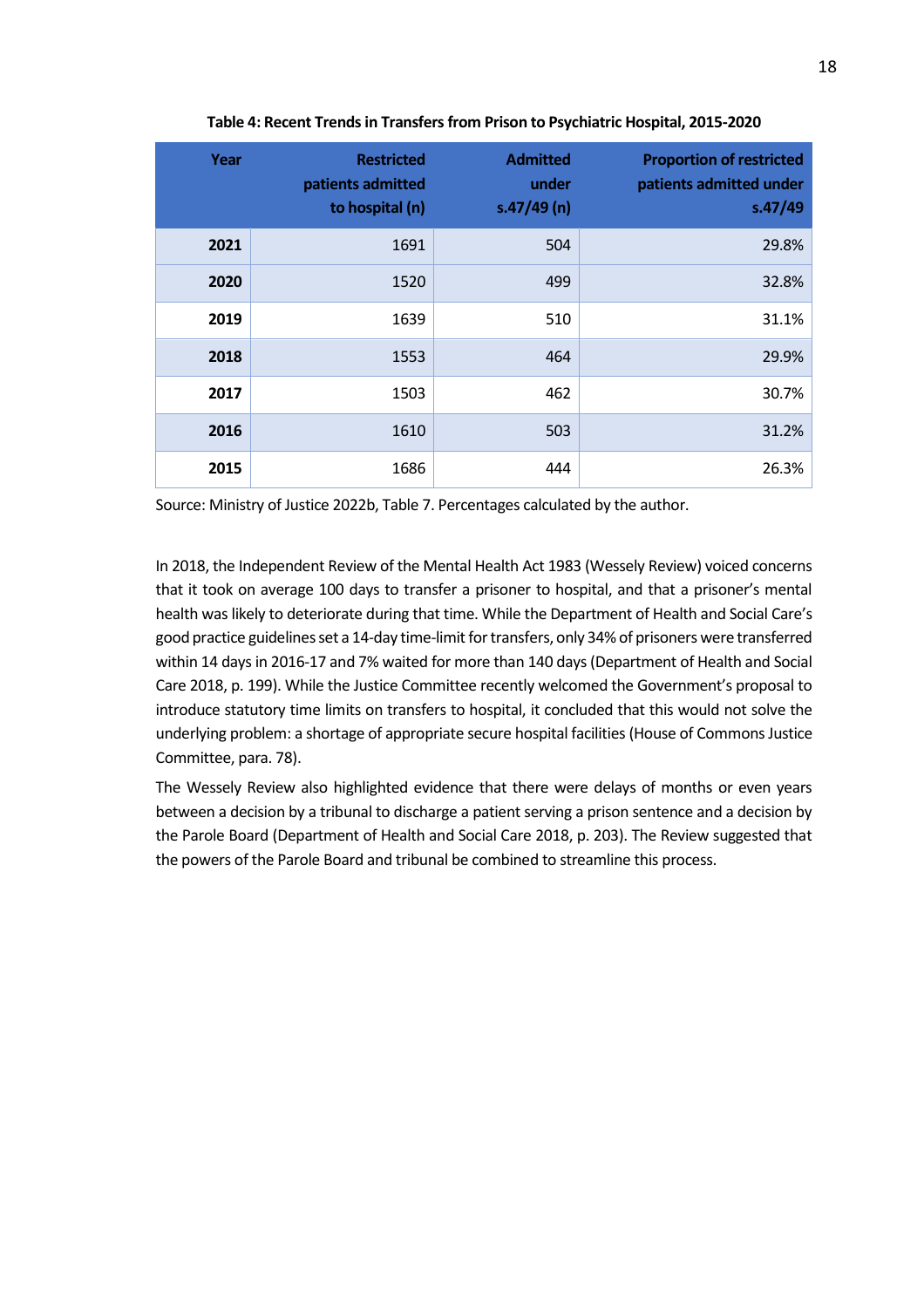### <span id="page-18-0"></span>4. SENTENCING GUIDANCE

Despite the significant differences between the effects of the available disposals, judges have historically had very little statutory guidance to assist them in choosing between them. Until recently, sentencing courts have been reliant on the guidance handed down by the upper courts in appeals cases. In addition, the Sentencing Council's sentencing guidelines for specific offences generally regarded mental disorder or learning disability as a mitigating factor where this was linked to the commission of the offence.<sup>38</sup> Less frequently, mental disorder was regarded as affecting culpability. <sup>39</sup>

Now, sentencing judges have access to the Sentencing Council's recently issued Guideline for Sentencing Offenders with Mental Disorders, Developmental Disorders, or Neurological Impairments (Sentencing Council 2020). In addition, the recently updated Equal Treatment Bench Book issued by the Judicial College (2021) gives guidance to judges on how to make reasonable adjustments in court for individuals with mental disabilities and guidance on treating all defendants fairly and equally.<sup>40</sup>

#### Case law

Two key cases decided by the Court of Appeal form the bulk of guidance to judges on sentencing offenders with mental disorders: *R. v. Vowles*<sup>41</sup> and *R. v. Edwards*. <sup>42</sup> These cases brought together appeals against sentence by convicted offenders who were receiving treatment in hospital under s.45A or s.47 and who wanted their prison sentences to be replaced by hospital orders with restrictions.

In *R. v Drew*,<sup>43</sup> the House of Lords noted that the courts had a policy of prioritising hospital orders with restrictions for those defendants who met the relevant criteria in the MHA 1983. In *Vowles*, by contrast, the Court of Appeal signalled that the release regime that would apply to the offender was of 'primary importance' in sentencing decisions.<sup>44</sup> The Court also sought to promote the use of s.45A orders, which were under-used by sentencing judges despite previous guidance on when these orders were appropriate.

There were significant inconsistencies in the Court of Appeal's approach to sentencing in *Vowles* and judges in subsequent cases struggled to interpret the guidance (O'Loughlin, 2021). On the one hand, the Court in *Vowles* appeared to advocate prison sentences for all mentally disordered

<sup>38</sup> For example: Sentencing Council (2013) Sexual Offences Definitive Guideline. Available from the Sentencing Council's archive: https://www.sentencingcouncil.org.uk/wp-content/uploads/Sexual-offences-definitive-guideline-Web.pdf; Sentencing Council (2015) Theft Offences: Definitive Guideline. Available from the Sentencing Council's archive: https://www.sentencingcouncil.org.uk/wpcontent/uploads/Theft-offences-definitive-guideline-Web.pdf

<sup>39</sup> See for example: Sentencing Council (2016) Robbery: Definitive Guideline. Available from the Sentencing Council's archive: https://www.sentencingcouncil.org.uk/wp-content/uploads/Robbery-definitive-guideline-Web.pdf.

<sup>40</sup> For a more detailed review of the literature on sentencing rationales in respect of offenders with mental disorders in Scotland, England and Wales, and selected other common law jurisdictions, see O'Loughlin et al. (2022), Chapter 2.

<sup>41</sup> *R. v. Vowles and others* [2015] EWCA Crim 45.

<sup>42</sup> *R. v. Edwards and others* [2018] EWCA Crim 595.

<sup>43</sup> [2003] UKHL 25.

<sup>44</sup> *Vowles*, para. 12; para. 52.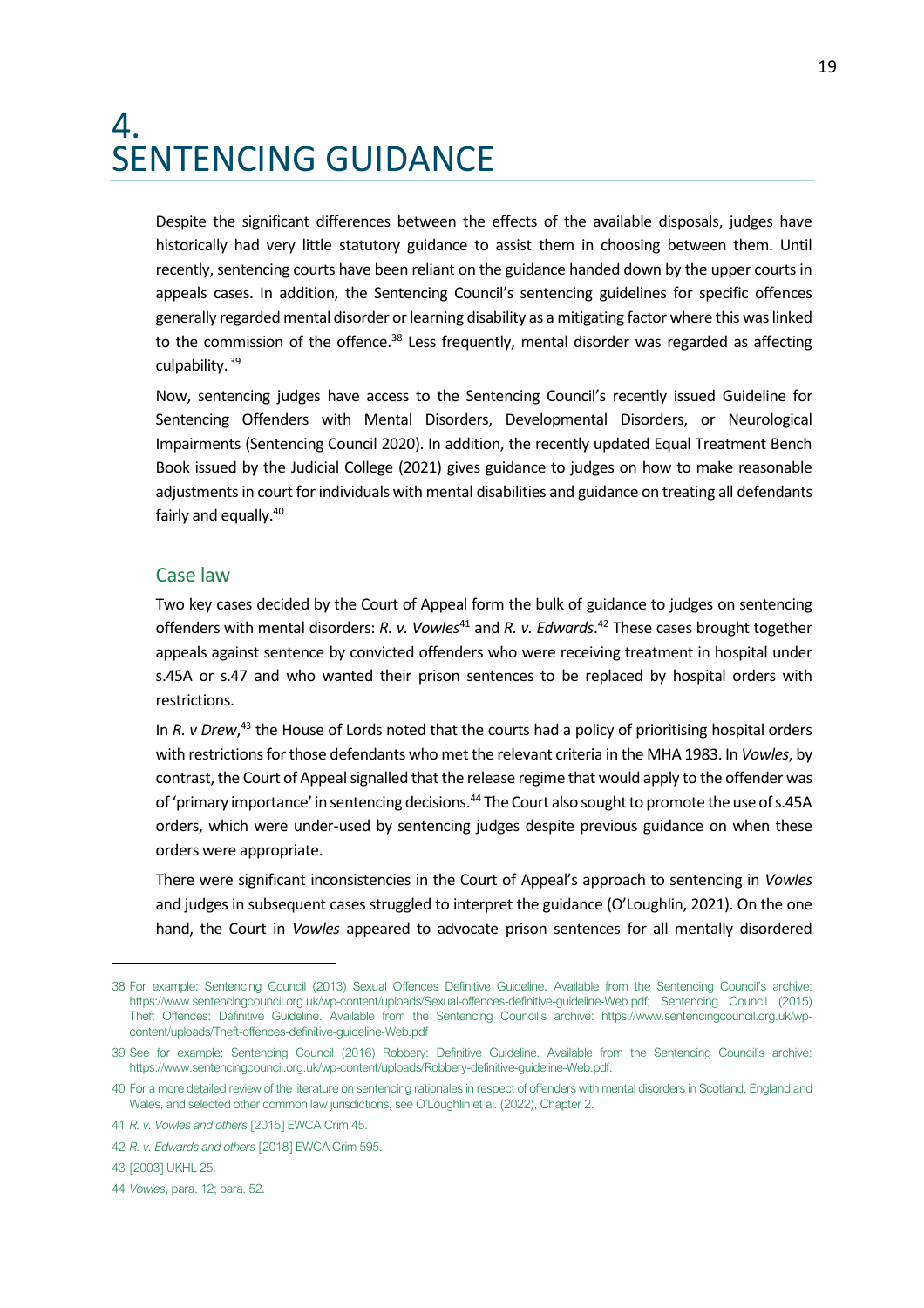offenders by advising judges to prioritise s.45A orders over hospital orders with restrictions under ss.37 and 41<sup>45</sup> and requiring judges to give 'sound reasons for departing from the usual course of imposing a penal sentence'.<sup>46</sup> Elsewhere, however, the Court noted that a hospital order with restrictions was likely to be the correct disposal if: 'the mental disorder is treatable; (2) once treated there is no evidence [the offender] would be in any way dangerous; and (3) the offending is entirely due to that mental disorder'. 47

This set a high bar for orders under ss.37 and 41, seeming to reserve these orders for offenders whose culpability was very low or entirely absent (Peay 2016, p. 158).

The Court in *Vowles* also suggested that sentencer should have regard to four factors when deciding sentence:

' (1) the extent to which the offender needs treatment for the mental disorder from which the offender suffers, (2) the extent to which the offending is attributable to the mental disorder, (3) the extent to which punishment is required and (4) the protection of the public including the regime for deciding release and the regime after release. ' 48

In *Edwards,* the Court of Appeal sought to clarify the guidance in *Vowles*in response to the 'level of misunderstanding' that had arisen following the judgment.<sup>49</sup> The Court advised that s.45A and *Vowles* '[did] not provide a "default" setting of imprisonment, as some have assumed'.<sup>50</sup> Rather, according to *Edwards*, sentencing judges are required to consider all the powers at their disposal, including s.45A, and should only then make a hospital order with restrictions under ss.37 and 41 if that is the most appropriate order.

The Court in *Edwards*reiterated the principle in *Vowles*that a sentence with a penal element is the 'usual course'<sup>51</sup> and required judges choosing a hospital order with restrictions to explain why a penal element is not appropriate.

Post-*Edwards*, the Court of Appeal has taken a more flexible approach to interpreting *Vowles* in some cases<sup>52</sup> (O'Loughlin 2021, p. 110). In *Cleland*, the Court of Appeal stated that sentencing decisions would 'necessarily be fact-specific' and that *Vowles* had merely set out 'factors which are relevant to be considered, rather than inflexible criteria or pre-conditions of the court's imposing a particular form of sentence'.<sup>53</sup>

#### Sentencing guidelines

The Guideline for Sentencing Offenders with Mental Disorders, Developmental Disorders, or Neurological Impairments (Sentencing Council 2020) is based on *Vowles*, *Edwards* and other cases

<sup>45</sup> *Vowles*, para. 54 (i) – (ii).

<sup>46</sup> *Vowles*, para. 51.

<sup>47</sup> *Vowles*, para. 54 (iii).

<sup>48</sup> *Vowles*, para. 51.

<sup>49</sup> *Edwards*, para. 12.

<sup>50</sup> *Edwards*, para. 12.

<sup>51</sup> *Edwards*, para. 12.

<sup>52</sup> Including *Fisher* [2019] EWCA Crim 1066; *Westwood* [2020] EWCA Crim 598; [2020] Crim. L.R. 973; *Stredwick* [2020] EWCA Crim 650.

<sup>53</sup> *Cleland* [2020] EWCA Crim 906, para. 50. See further O'Loughlin 2021.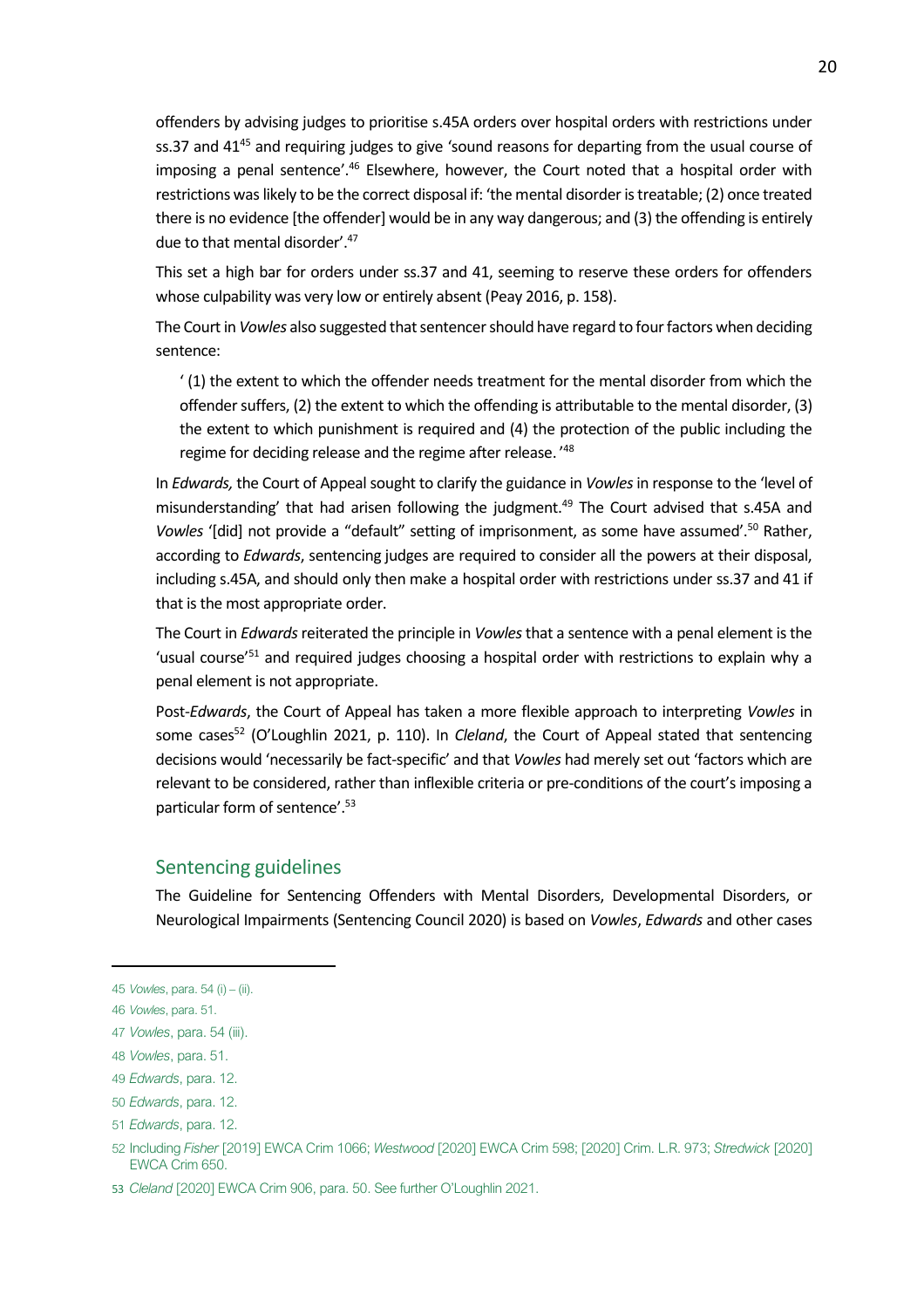along with input from judges, lawyers, doctors, academics, charities and other interested parties. The 2020 Guideline recommends that sentencing judges take an individualised approach to sentencing and avoid making assumptions. While the decisions in *Vowles* and *Edwards* were focused on the choice between ss.37 and 41 and s.45A, the Guideline covers the broader range of available options, including fines, discharges, community orders and guardianship orders.

According to the 2020 Guideline, mental disorder may impact upon the offender's culpability for his or her offence and therefore the level of punishment he or she deserves. Separately, or in addition, mental disorder may constitute a mitigating factor for the purposes of determining sentence. While judges should always consider the fact that a person has a mental impairment or disorder, it will not necessarily impact upon sentencing (Sentencing Council 2020, para. 2). For example, a therapeutic disposal may not be available or appropriate, or the disorder may have had no effect on culpability. Or the offence may be minor and appropriately dealt with by way of a fine or an absolute discharge (Sentencing Council 2020, para. 17).

The Guideline should be read in conjunction with any offence-specific guidelines. For example, in a case of an offender convicted of sexual assault who has a relevant mental disorder or impairment, the court should read the sexual assault guideline in light of the 2020 Guideline. The court should first determine the offence category at Step 1 by assessing the harm caused and the offender's culpability. Then, it should consider whether culpability was reduced due to the person's impairment or disorder, bearing in mind that 'culpability will only be reduced if there is sufficient connection between the offender's impairment or disorder and the offending behaviour' (Sentencing Council 2020, paras. 10-11).

After determining the offence category, the court should then determine the starting point and category range for the sentence under Step 2 of the sexual assault guideline. Here, it should take into account the person's mental disorder even where it was not linked to the commission of the offence. It should also consider whether a community sentence, custodial sentence, or a disposal under the MHA 1983 is appropriate, where available. Finally, mental disorder may be relevant to the assessment of dangerousness at Step 5 of the sexual assault guideline, where the court is considering passing an extended sentence under Chapter 6 of Part 10 of the Sentencing Code.

Where culpability is concerned, the 2020 Guideline highlights that, in some cases, culpability may be significantly reduced, whereas in other cases the presence of a mental disorder or disability may have no impact upon culpability (Sentencing Council 2020, para. 12). Similarly, at Step 2, the presence of a mental disorder may be a mitigating factor warranting a reduction in the starting point of the sentence, or it may have little impact.

In respect of community orders, the Guideline draws sentencers' attention to the importance of ensuring 'that the conditions of any order are bespoke to the offender, taking account of any practical barriers to compliance that their condition or disorder may create'. It recommends that consideration be given to all available requirements, including Mental Health Treatment Requirements, Rehabilitation Requirements, Alcohol Treatment Requirements, and Drug Rehabilitation Requirements.

When considering whether to impose a prison sentence or a community order, the 2020 Guideline advises that courts can take into account the impact of the sentence on the offender and the merits of a rehabilitative approach. The court should also consider whether the offender's mental disorder means that a prison sentence would be disproportionate to achieving the aims of sentencing. Where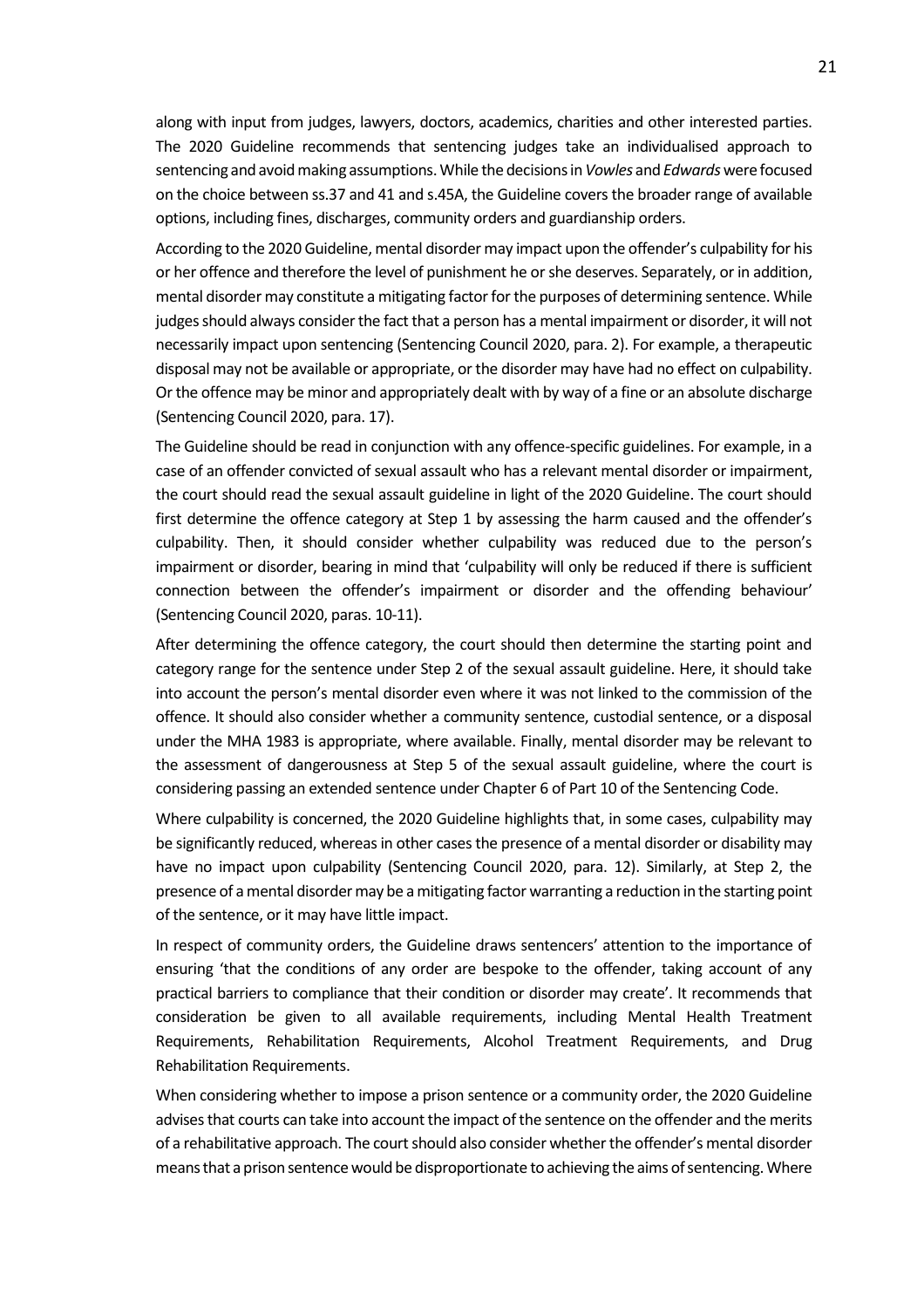custody is considered unavoidable, it may take into account the impact of the offender's disorder when considering the length of sentence and whether to suspend the sentence. This is because 'an offender's impairment or disorder may mean that a custodial sentence weighs more heavily on them and/or because custody can exacerbate the effects of impairments or disorders' (Sentencing Council 2020).

Where the criteria for making a hospital order are met, the Guideline specifies that sentencers must consider if a prison sentence and s.45A direction would be more appropriate. Sentencers are also required to consider the different release regimes that apply under ss.37 and 41 and s.45A.

The new Guideline has been welcomed as giving judges much-needed guidance in sentencing in difficult cases. It has been praised by psychiatrists for recognising a wide range of conditions and for drawing attention to the need to consider the impact of gender, culture and ethnicity (Taylor et al. 2021). However, some psychiatrists have questioned the emphasis on culpability in the guideline, and have suggested that punishment seems to take priority over safety (Taylor et al. 2021).

### <span id="page-21-0"></span>5. CURRENT ISSUES

### Barriers to orders under the Mental Health Act 1983

As highlighted above, the requirement for a hospital to agree to make arrangements to admit the patient may pose a barrier to the making of orders under ss.37 and 41 and s.45A orders. More research is, however, needed to establish in what circumstances this occurs, and whether it is a common problem.

The Bradley Report (2009, pp. 70-73) highlighted that delays in the provision of psychiatric reports to courts and problems with the quality of reports posed a significant barrier to the making of orders under the MHA 1983 and MHTRs. Now there is no longer a requirement for a medical opinion before an MHTR can be made but the MHA 1983 still requires courts to hear evidence from two registered medical practitioners.

Liaison and diversion services have been established to improve the quality of information provided to judges at sentencing and to reduce the need for courts to request psychiatric reports. It is not clear from recent evaluations, however, whether these services have addressed the problems with obtaining timely psychiatric reports (Disley et al. 2021).

### Barriers to Mental Health Treatment Requirements

Initial findings of an evaluation of a pilot programme to facilitate MHTRs have been largely positive. The test sites saw a modest increase in the use of MHTRs and stakeholders in the judiciary, mental health services and probation felt that the initiative facilitated the use of MHTRs and made them available for a larger proportion of offenders. Judges said they were more likely to add MHTRs to community sentences due to increased confidence that they would be well coordinated by different agencies working together (Department of Health and Social Care 2019, p. 54). There was some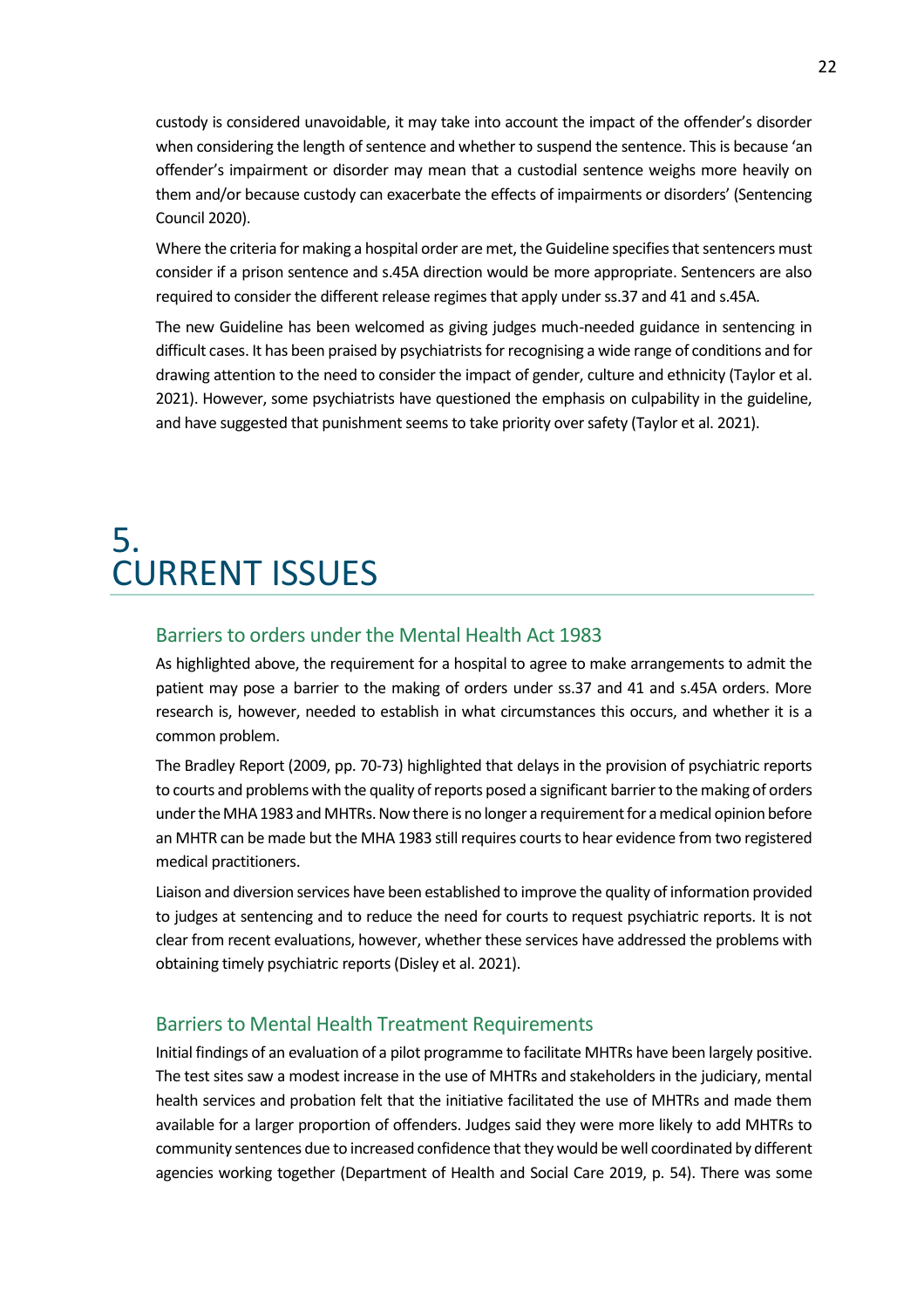evidence that the initiative helped to reduce reliance on custodial sentences (Department of Health and Social Care 2019, p. 55).

The main barriers identified were issues with multi-agency working, concerns about insufficient capacity and funding and problems with service user engagement. Rolling out similar programmes nationally may be expected to increase use of MHTRs in appropriate cases, but the effectiveness of the programme will require careful monitoring.

### Proposed reforms to the Mental Health Act 1983

In 2021, the Government published proposals to reform the MHA 1983 and has now responded to submissions to the consultation. Under the proposals, it was suggested that most of the reforms would apply only to patients detained under Part II of the MHA 1983, which addresses civil patients. This would mean that offenders admitted to hospital from court and those already in detention under Part III of the Act, which applies to forensic patients, would not benefit from the reforms.

Some of those who responded to the consultation highlighted that the proposals were potentially discriminatory and could give rise to a 'two-tier' system for individuals with disabilities. They could also have the effect of pushing individuals with a primary diagnosis of learning disability or autism into the criminal justice system, as powers to detain those individuals under the civil sections of the MHA 1983 would be curtailed. The Government's response indicates that it will consider these issues further (Department of Health and Social Care 2021). A Draft Mental Health Act Reform Bill was announced in the Queen's Speech on 10 May 2022.

#### A rising prison population

The prison population is expected to rise following government commitments to tougher sentencing and to providing 18,000 more prison places by the mid-2020s (Ministry of Justice 2021a). The latest projections are for the prison population to rise from 78,838 in November 2020 to 98,700 by September 2026 (Ministry of Justice 2021b). These increases are likely to put further pressure on the supply of beds within the mental health system. This may in turn prevent courts in some cases making orders under the MHA 1983 due to a shortage of places.

### <span id="page-22-0"></span>6. GAPS IN RESEARCH

#### How does diversion from custodial sentences affect outcomes for offenders?

There is a lack of longitudinal, appropriately matched or controlled studies of the impact of the various orders available on offender outcomes, including mental health, safety, quality of life and reoffending rates. The few studies that do exist are not based on matched samples (see Fazel et al. 2016). This makes it difficult to make an evidence-based case for the use of different sentencing options for specific groups of offenders. Future research should seek to establish which orders are associated with better outcomes for offenders with different characteristics.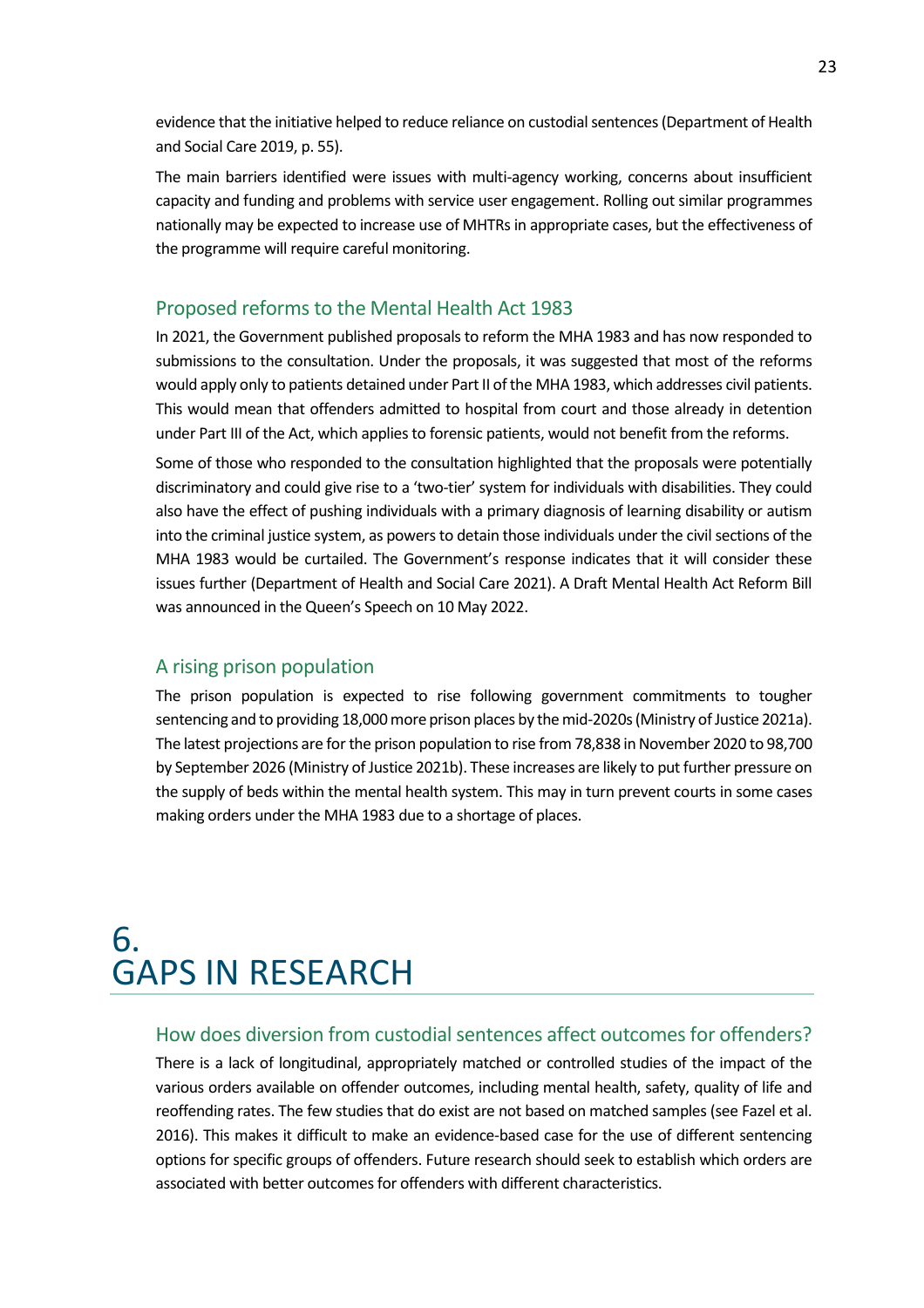### Is the Parole Board or Tribunal better equipped to protect the public?

The case law indicates a level of disagreement amongst judges and psychiatric experts as to whether the mental health tribunal system or the parole system provides the best protection for the public. There is also some disagreement as to whether monitoring by mental health teams or probation post-release provides better protection for the public. The Court of Appeal in *Edwards* and the 2020 Guidelines suggest that courts should assess the available orders on a case-by-case basis. Robust research into the outcomes associated with the different pathways would assist judges and policymakers in determining this question.

### Why has the use of hospital orders with restrictions declined over time? Are orders under the Mental Health Act 1983 under-used?

There is good evidence available on the reasons for the under-use of community sentences and MHRTs. However, very little research has examined the reasons behind the decline in hospital orders under the MHA 1983. While some suggestions have been put forward in this paper regarding the reasons for the decline, these possibilities have not been fully empirically investigated.

While the low numbers cited in this paper suggest that orders under the MHA 1983 are under-used, no data is available on cases in which such orders were available but were not made. It is therefore difficult to say whether current sentencing practices are not meeting the needs of defendants or whether other reasons explain apparently low uptake of these orders by sentencing courts.

### What are the barriers to diversion at sentencing? What would encourage judges to use these orders more frequently?

Apart from the available case law and statutory provisions, we know very little about how judges approach sentencing cases involving defendants with mental health problems in practice. While there is some research available on the barriers to making MHTRs, we know very little about the barriers to making orders under the MHA 1983 or what provision is needed to encourage uptake of appropriate orders in appropriate cases. Future evaluations of liaison and diversion services should focus on the impact these services have had on encouraging judges to make use of available orders under the MHA 1983.

### Why has the use of transfers to hospital increased since the 1980s? Does this reflect under-use of diversion at sentencing?

While some suggestions have been put forward in this paper to explain the increase in transfers to hospital since the 1980s, very little empirical research is available on the reasons behind this trend. In addition, we know very little about the factors that influence a transfer to hospital or the pathways from sentencing to transfer to hospital. Empirical research in this area would help to inform sentencing decision-making as it could help to identify the types of cases in which diversion from prison at sentencing would be more appropriate.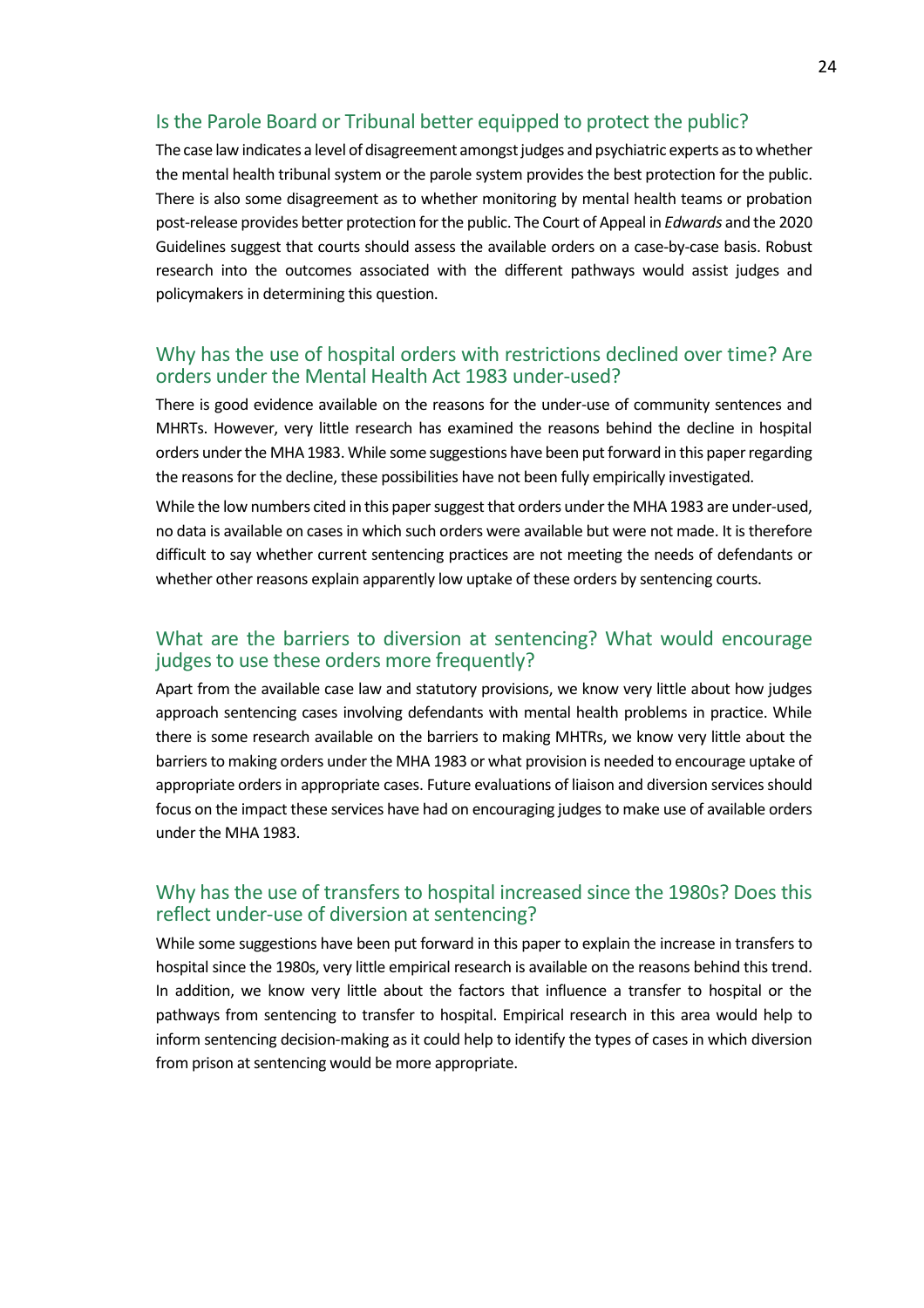### What are the true rates of mental disorder amongst those in contact with the criminal justice system? What is the severity of these mental disorders?

The last large-scale study of mental disorder amongst prisoners was conducted in 1997 (Singleton et al. 1998). The best quality data is therefore out of date. There is a need for a large-scale followup study to identify the prevalence of mental health needs amongst prisoners.

The prevalence of mental disorder amongst defendants sentenced by courts is very much understudied. There is a need for a large scale, representative study of the prevalence and severity of mental disorders, disabilities and neurological impairments amongst defendants and sentenced offenders. This data would help to support policy-making and resource planning to ensure that adequate provision is made for vulnerable individuals within the criminal justice system and health systems.

### <span id="page-24-0"></span>7. **CONCLUSION**

It is clear that, while some progress has been made, many of the problems facing offenders with mental disorder identified by the Bradley Review in 2009 continue into the present day. In particular, this group is over-represented in the prison population and many prisons struggle to identify their needs and to provide them with adequate care. While sentencing courts have a range of options at their disposal for diverting convicted offenders with mental disorders away from custody, these powers continue to be under-used. Contributing factors to this trend include an under-supply of secure mental health beds; the unavailability of services to support community sentences with mental health treatment requirements in some parts of the country; and a growing prison population. But more research is needed to produce a clearer picture of why disposals under the MHA 1983 have declined while the proportion of restricted patients who arrive into hospital from prison has increased over time.

Recent government initiatives, such as the roll-out of Liaison and Diversion services across England and pilot programmes for supporting mental health treatment requirements, have started to make a difference. A further encouraging development is the publication of the Sentencing Council's first dedicated guideline for sentencing offenders with mental disorders, disabilities and impairments. The guideline has been broadly welcomed for drawing sentencers' attention to the range of available disposals and requiring courts to take mental disorder into account in a systematic manner at sentencing.

The Court of Appeal in *Vowles* suggested that sentencers should have regard to public protection when choosing between the different disposals available. But very little information is available on the practical effects of these disposals beyond the legal powers they confer on health or criminal justice authorities and the evidence provided by expert witnesses in sentencing cases. The question of whether release through the Parole Board or Tribunals provides better protection for the public remains unresolved. Large-scale, appropriately designed follow-up studies of cohorts of offenders affected by mental disorder and disabilities are needed to better inform both sentencing and mental health and criminal justice policies in this challenging area.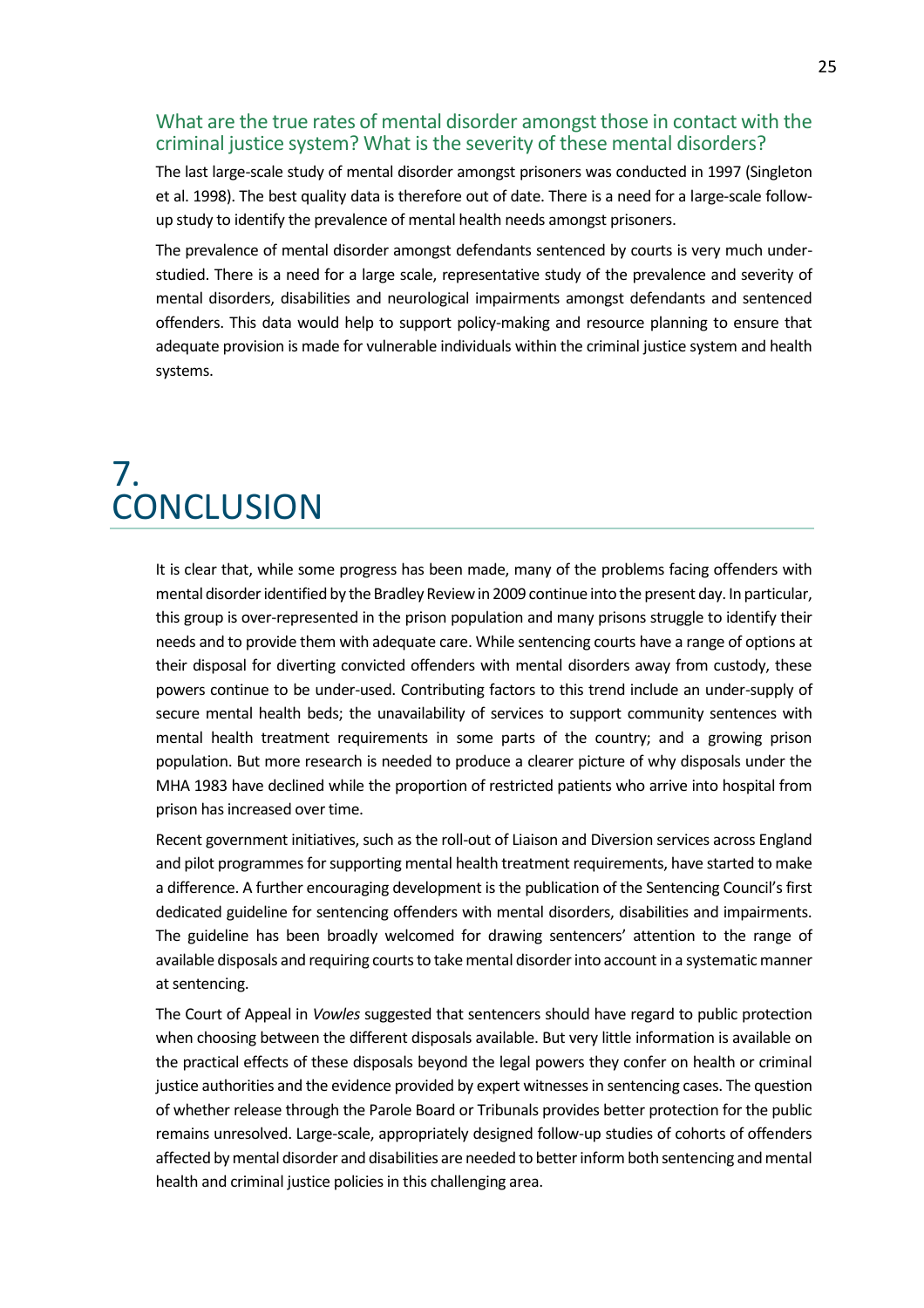### <span id="page-25-0"></span>REFERENCES

Beech, V., Exworthy, T., Blackwood, N. J., Marshall, C. M., and Peay, J. (2019) 'Fortyfive revolutions per minute: a qualitative study of Hybrid Order use in forensic psychiatric practice', *Journal of Forensic Psychiatry and Psychology*, 30, 3, 429-447.

Bradley, KJC (2009) *The Bradley Report: Lord Bradley's Review of People with Mental Health Problems or Learning Disabilities in the Criminal Justice System*. London: Department of Health.

Corston, J. (2007) *The Corston Report: A review of women with particular vulnerabilities in the Criminal Justice System*. London: Home Office.

Department for Constitutional Affairs (2007) *Mental Capacity Act 2005: Code of Practice*. London: TSO.

Department of Health and Social Care (2018) *Modernising the Mental Health Act: Increasing Choice, Reducing Compulsion. Final Report of the Independent Review of the Mental Health Act 1983.*  London: Department of Health and Social Care.

Department of Health and Social Care (2019) Community Sentence Treatment Requirements Protocol: Process Evaluation Report.

Department of Health and Social Care (2021) *Reforming the Mental Health Act: Government response*.

Disley, E., Gkousis, E., Hulme, S., Morley, K., Pollard, J., Saunders, C., Sussex, J. and Sutherland, A. (2021) *Outcome Evaluation of the National Model for Liaison and Diversion*. Cambridge: Rand Europe.

Fazel, S., Fimińska, Z., Cocks, C., and Coid, J. (2016) Patient outcomes following discharge from secure psychiatric hospitals: Systematic review and meta-analysis. The British Journal of Psychiatry : the Journal of Mental Science, 208, 17–25.

Grounds, A. (2019) 'Discrimination against offenders with mental disorder'. *Crim Behav Ment Health* 29:247–255.

Hale, B., with Gorman, P., Barrett, R. and Jones, J. (2017) *Mental Health Law.* 6th edition. London: Sweet & Maxwell.

Hillier, J. and Mews, A (2018) *Do offender characteristics affect the impact of short custodial sentences and court orders on reoffending?* Analytical Summary 2018. London: Ministry of Justice.

HM Chief Inspector of Prisons (2021) *HM Chief Inspector of Prisons Annual report: 2020 to 2021*. London: Her Majesty's Inspectorate of Prisons.

HM Inspectorate of Prisons (2021) *What happens to prisoners in a pandemic? A thematic review by HM Inspectorate of Prisons*. London: Her Majesty's Inspectorate of Prisons.

Home Office (1990) *Home Office Circular No 66/90: Provision for Mentally Disordered Offenders*. London: Home Office.

House of Commons Justice Committee (2021) *Mental health in prison: Fifth Report of Session 2021–22*. London: House of Commons.

Judicial College (2021) *Equal Treatment Bench Book*.

Keown, P., McKenna, D., Murphy, H. and McKinnon, I. (2019) Offenders with mental disorders in prison and the courts: Links to rates of civil detentions and the number of psychiatric beds in England – longitudinal data from 1984 to 2016. *BJPsych Open (2019)*.

Law Commission (2010) *Impact Assessment of Unfitness to Plead Consultation Paper*. Appendix D to Unfitness to Plead: Consultation Paper No. 197. London: Law Commission.

Mackay, R. D. (1995) *Mental condition defences in the criminal law*. Oxford: Clarendon Press.

Mackay, R.D. (2014) 'The Insanity Defence in Operation', *Northern Ireland Legal Quarterly* 65(2), 153.

Ministry of Justice (2008) *Mental Health Act 2007: Guidance for the Courts on Remand and Sentencing Powers for Mentally Disordered*  *Offenders*. London: Ministry of Justice.

Ministry of Justice (2020a*) A Smarter Approach to Sentencing*. London: HMSO.

Ministry of Justice (2020b) *Criminal Justice System Statistics Quarterly: December 2020. Overview Tables*.

Ministry of Justice (2021a) *Ministry of Justice Outcome Delivery Plan: 2021-22.*

Ministry of Justice (2021b) *Prison Population Projections: 2020 to 2026.*

Ministry of Justice (2022a) *Safety in Custody Statistics, England and Wales: Deaths in Prison Custody to March 2022, Assaults and Self-harm to December 2021* (Ministry of Justice 2022).

Ministry of Justice (2022b) *Offender management statistics quarterly: October to December 2021. Restricted Patients: 2021*.

Molyneaux, E. Vera San Juan, N., Brown, P., Lloyd-Evans, B. and Oram, S. (2021) A Pilot Programme to Facilitate the Use of Mental Health Treatment Requirements: Professional Stakeholders' Experiences. *British Journal of Social Work* 51, 1041–1059

National Audit Office (2017) *Mental Health in Prisons*. London: National Audit Office.

National Institute for Health and Care Excellence (2017) *Mental health of adults in contact with the criminal justice system: NICE guideline [NG66]*.

National Confidential Inquiry into Suicide and Safety in Mental Health (2021) *Annual Report: England, Northern Ireland, Scotland and Wales*. Manchester: University of Manchester.

National Offender Management Service (2014) *Mental Health Treatment Requirements: Guidance on Supporting Integrated Delivery*.

NHS Digital (2018) *Guardianship under the Mental Health Act 1983, England, 2016-17 and 2017-18*: Annex A: Data Tables.

NHS England (2021) 'About liaison and diversion':